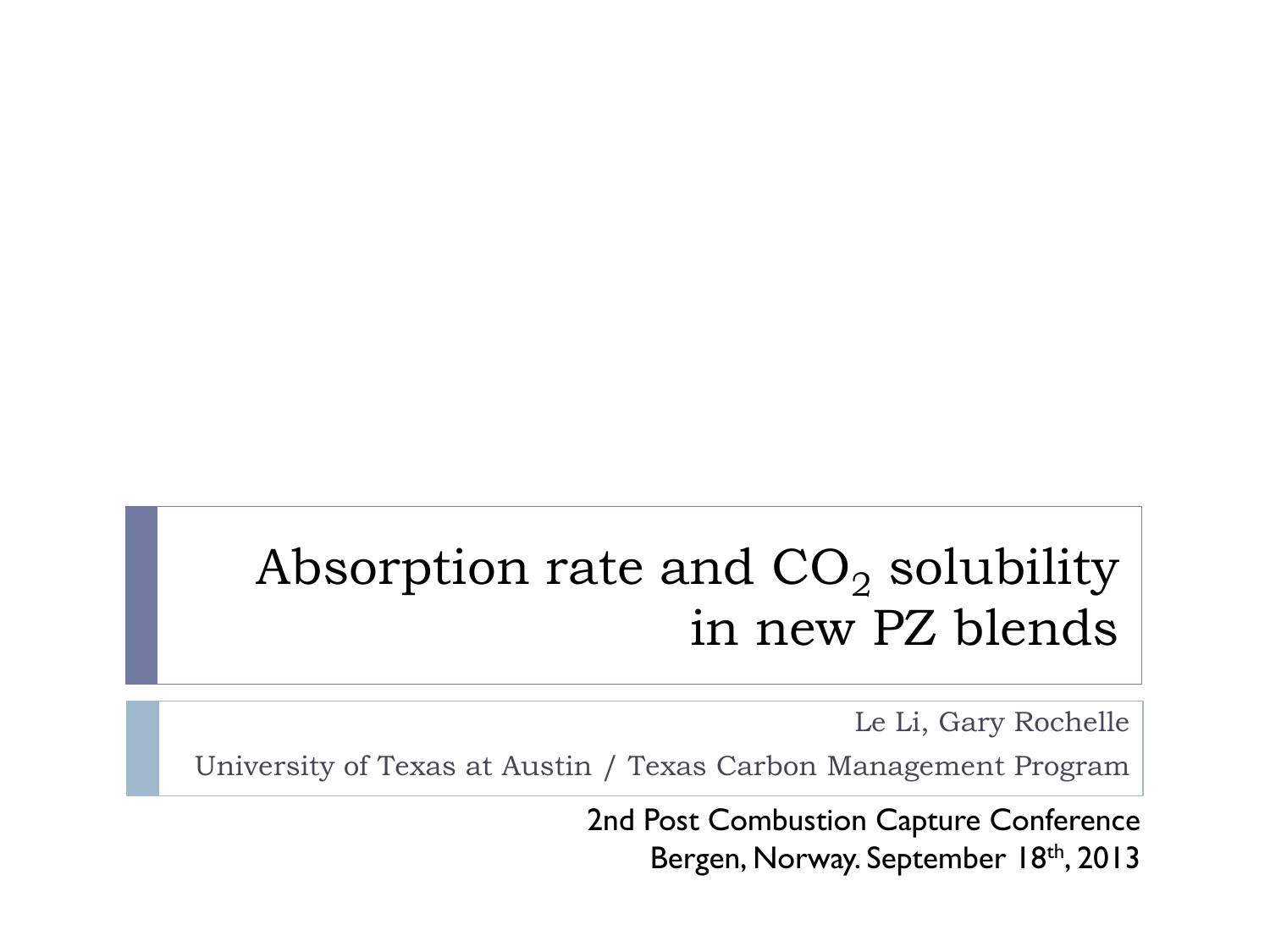# Outline

#### $\blacktriangleright$  Introduction

- ▶ PZ blends
- **Performance criteria**
- Absorption rate  $(k_g)$ 
	- **Effect of viscosity**
- $\triangleright$  CO<sub>2</sub> solubility
	- ▶ Capacity
- ▶ Heat of absorption
- Conclusions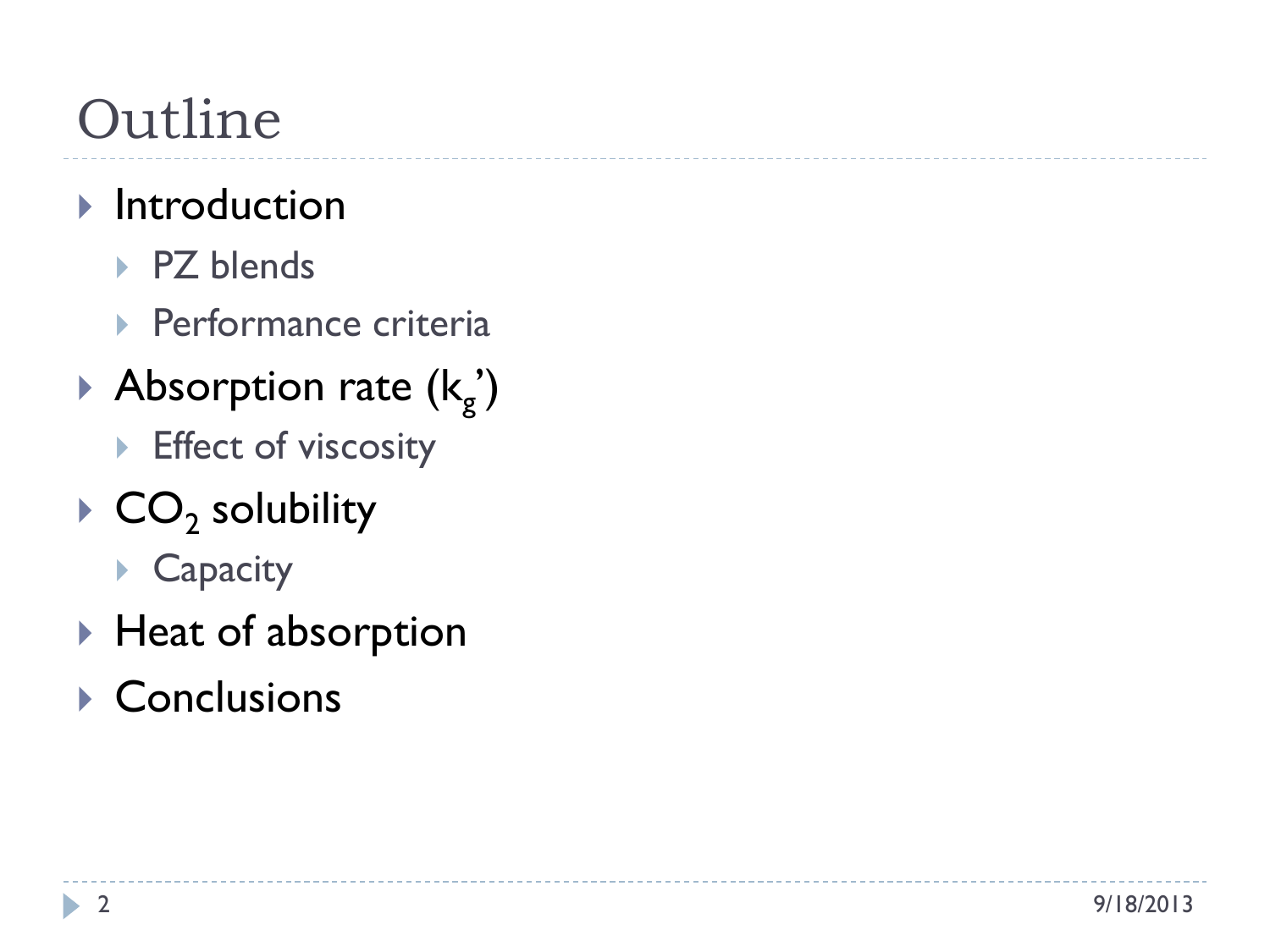## Piperazine blends (equi-molar)

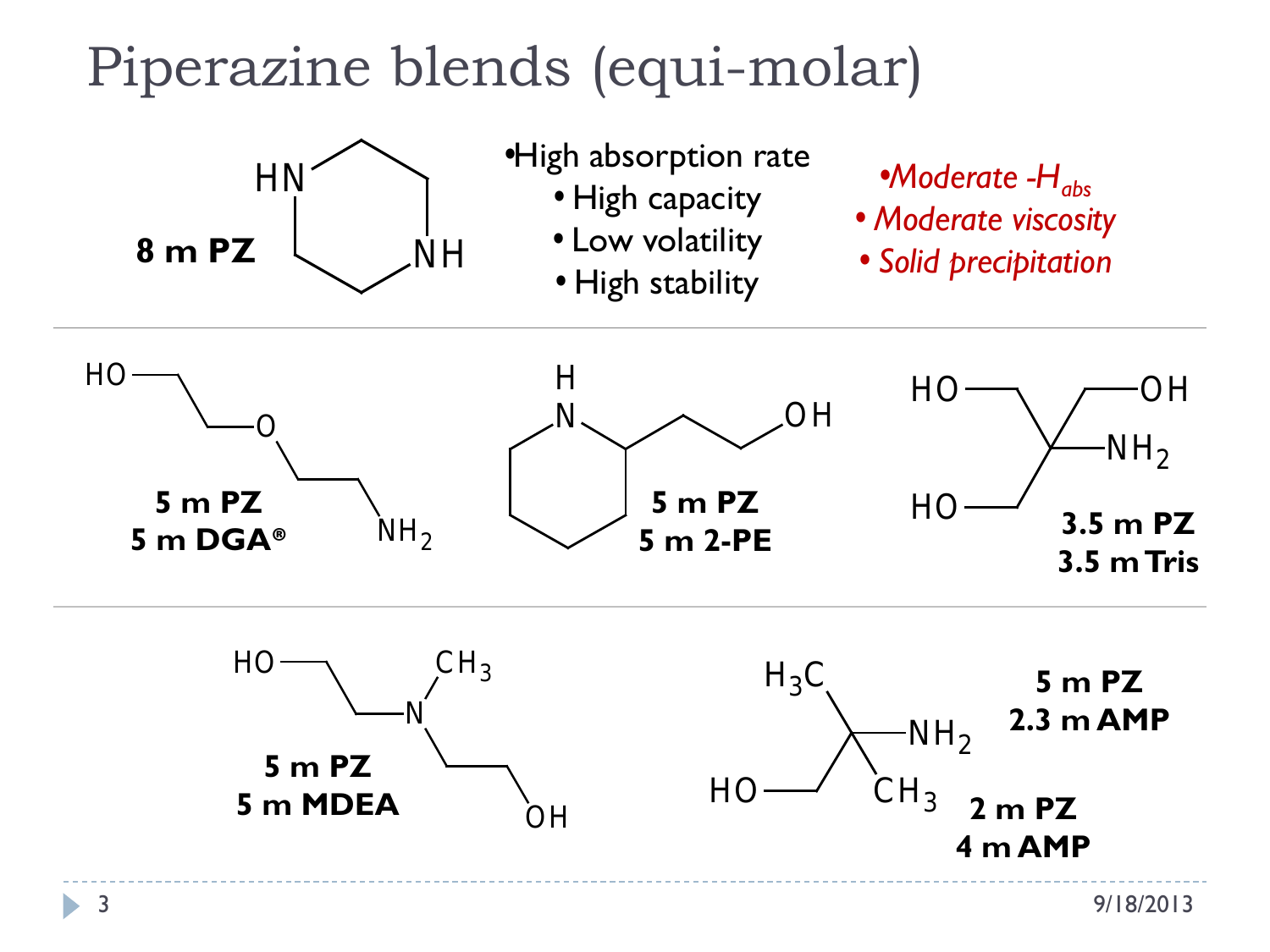### Background: Amine Scrubbing

4

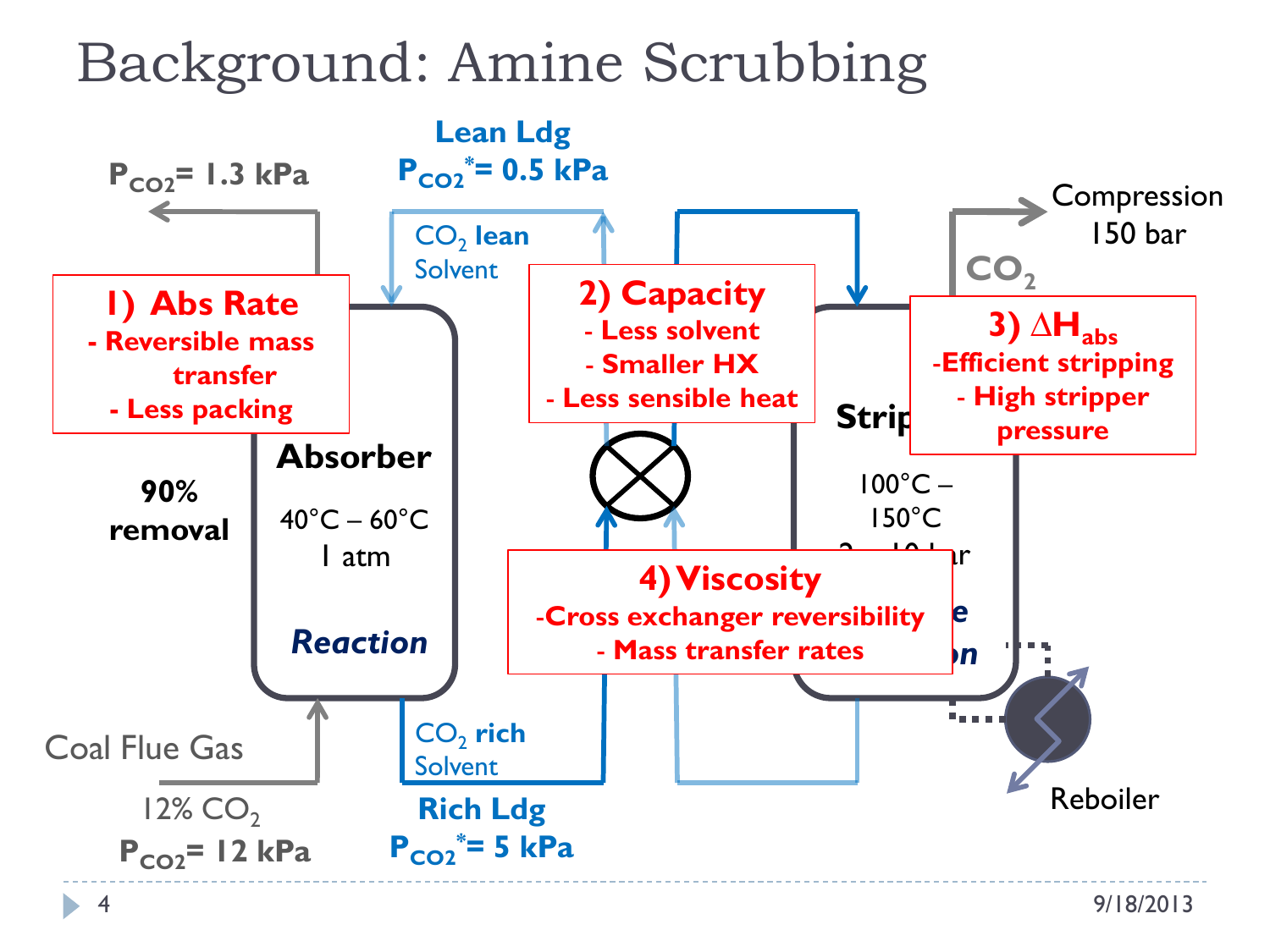

Ь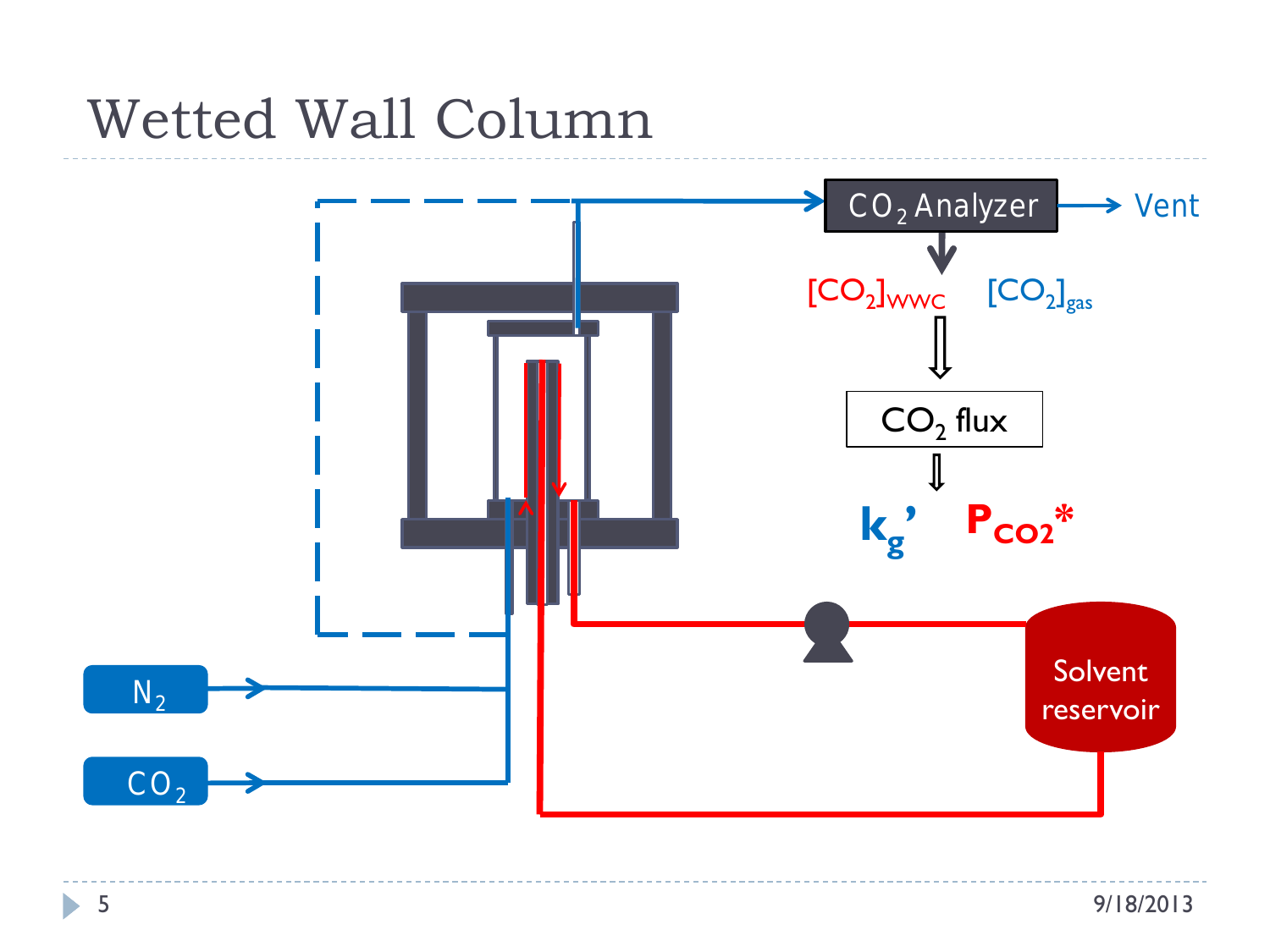# Absorption rate  $(k_g)$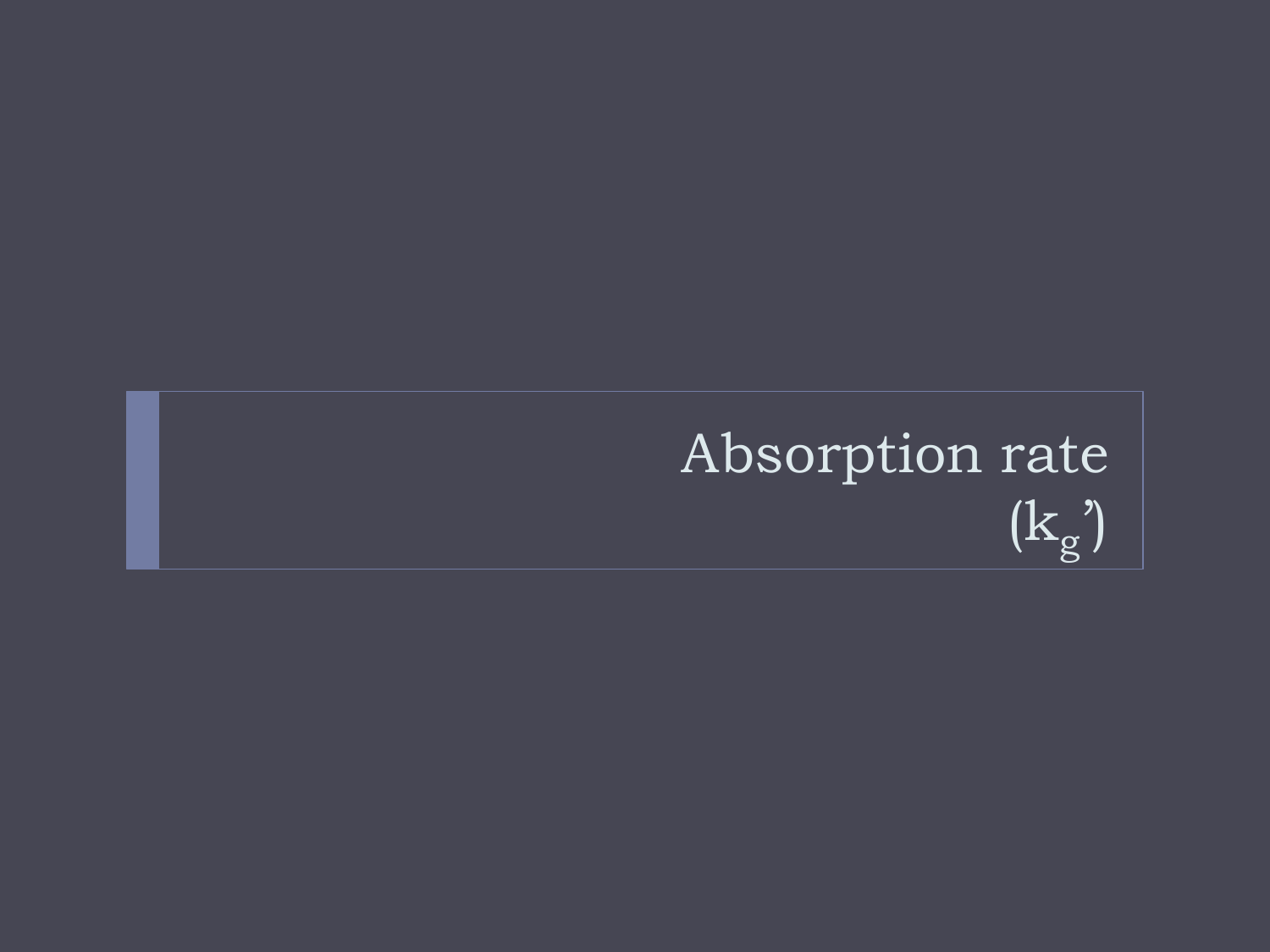$CO_2$  Removal [mol/s] = Area ⋅  $k_g'$  ⋅  $(P_{CO2}-P_{CO2}^*)$ 

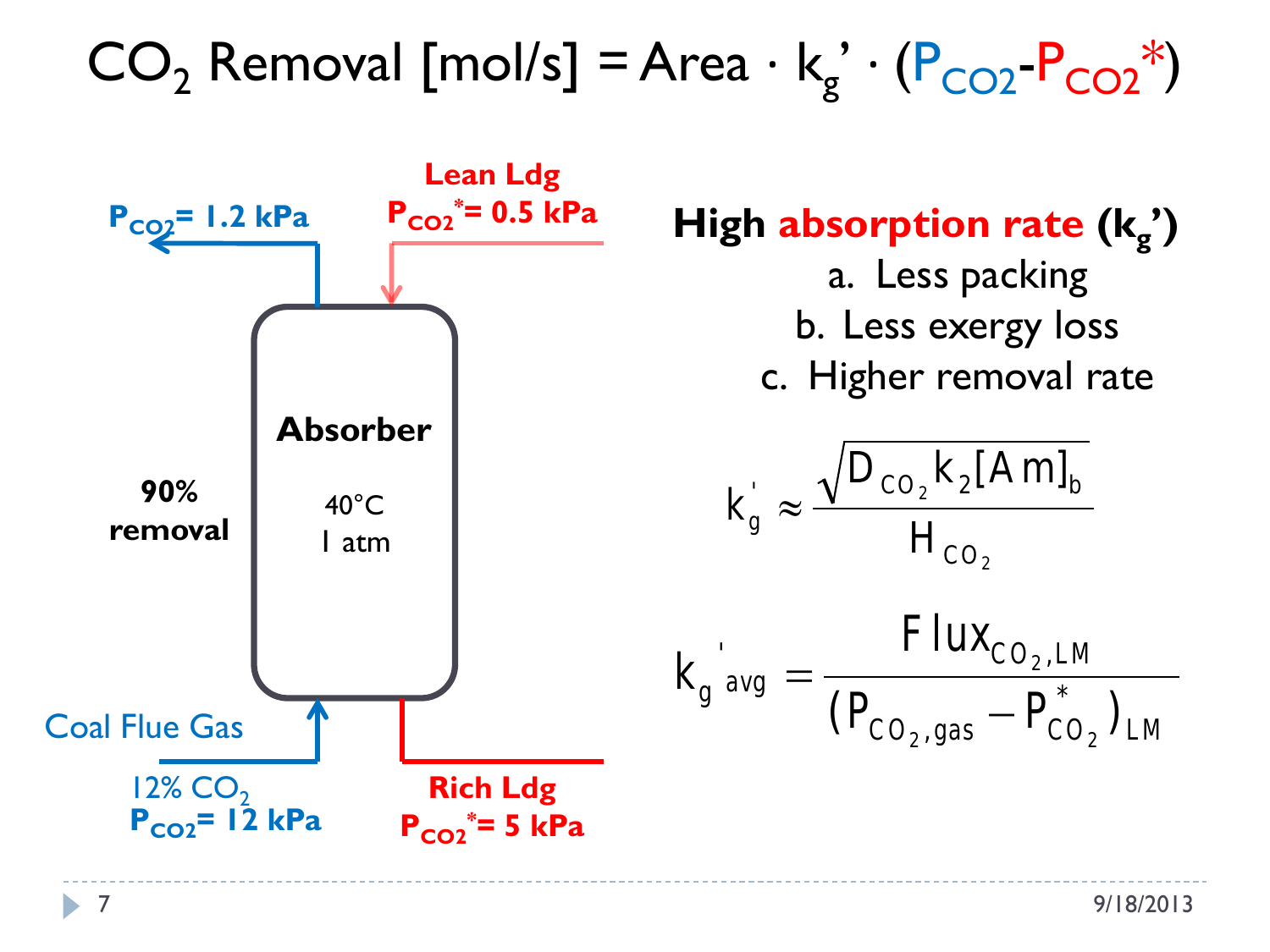

#### Absorption rates: 5 m PZ 5 m 2PE

ь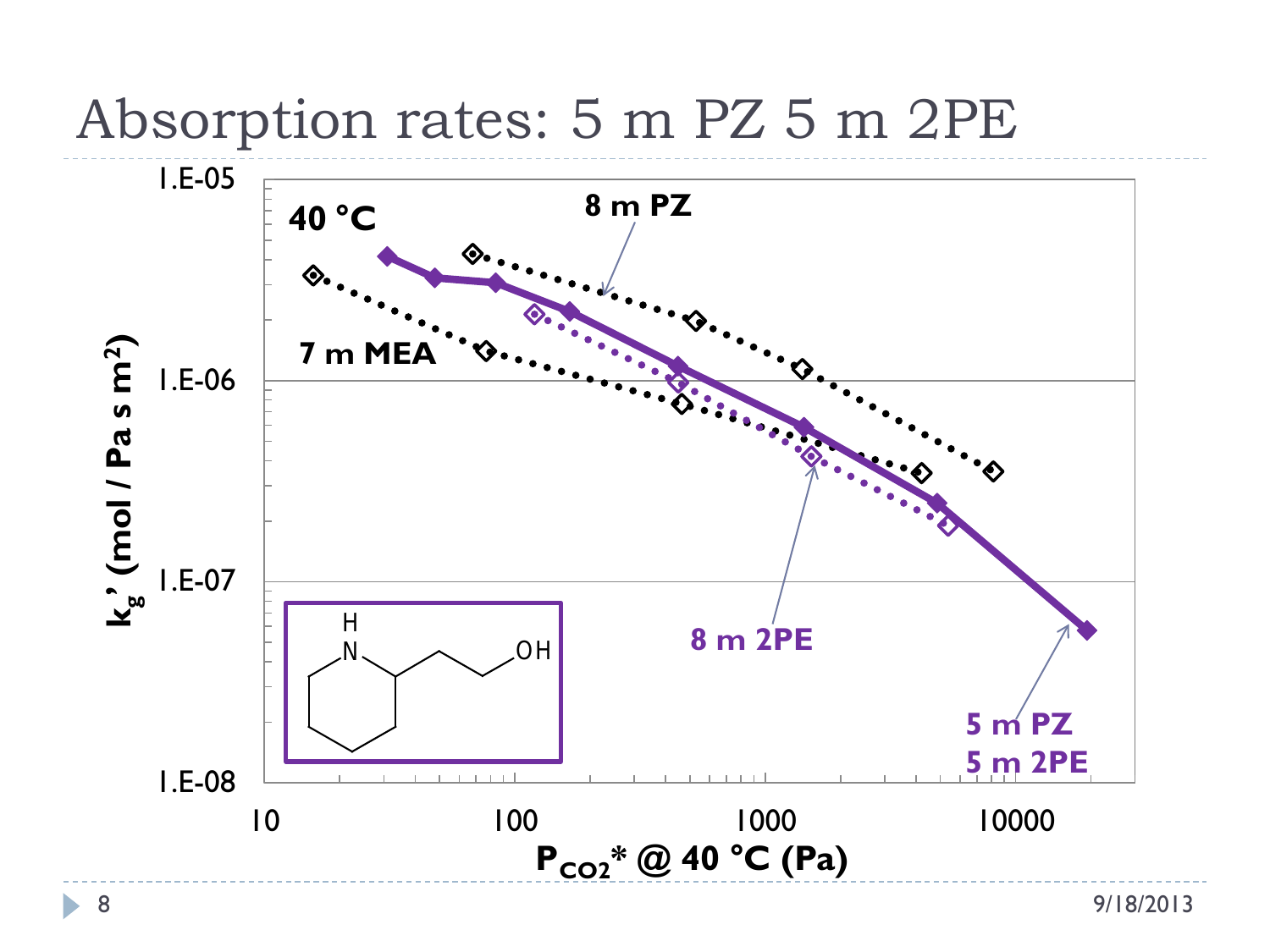

#### Absorption rates: 5 m PZ 5 m 2PE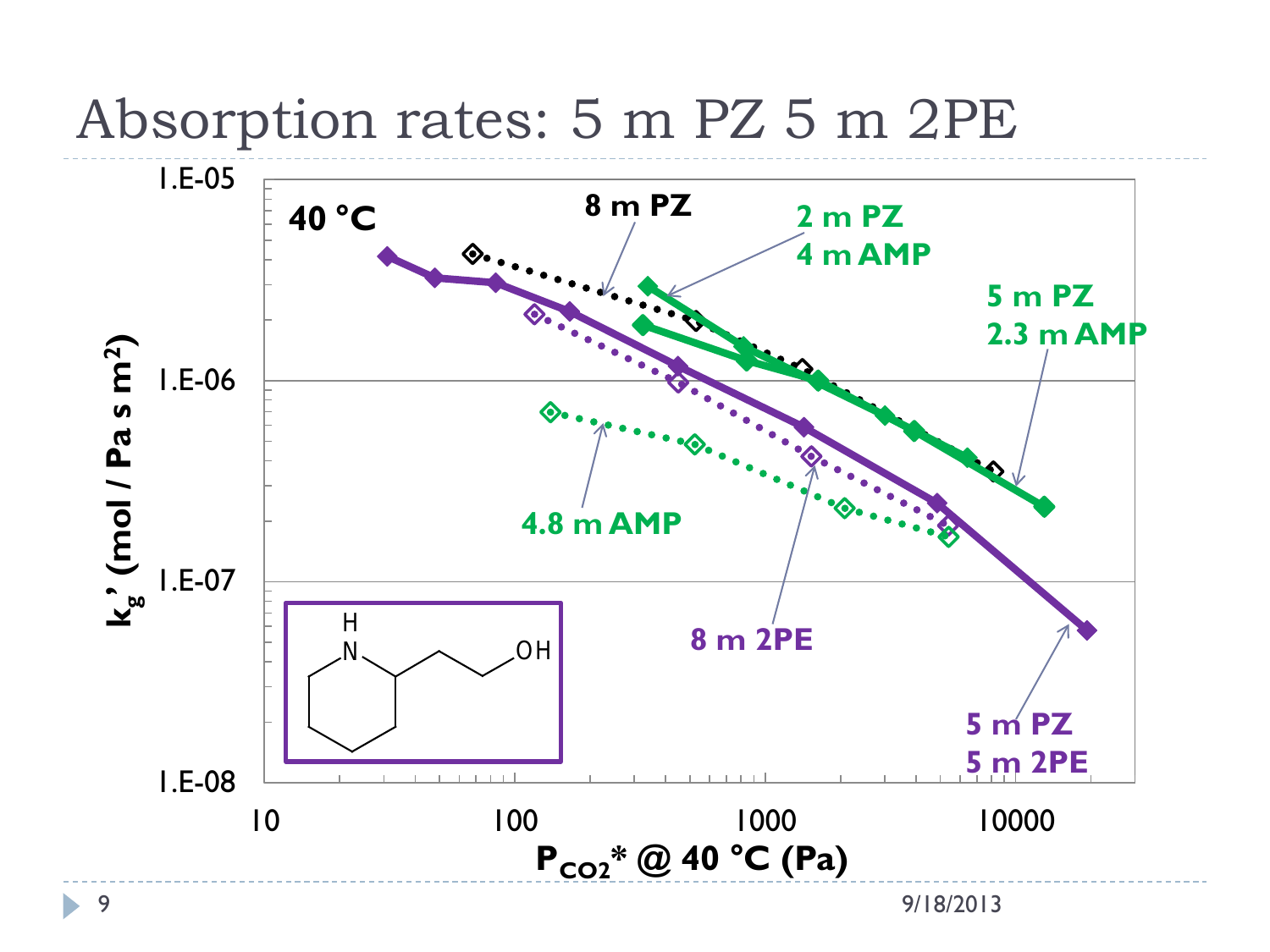$k_g$ ' is effected by viscosity

( ) ( ) *CO solution CO water D D* 0.8 0.8 <sup>2</sup> <sup>2</sup> <sup>µ</sup> = <sup>µ</sup> *Versteeg et al (1998)*

$$
k_g' \approx \frac{\sqrt{D_{\text{CO}_2}k_2[Am]_b}}{H_{\text{CO}_2}} \longrightarrow \frac{(\mu)^{-0.4}\sqrt{k_2[Am]_b}}{H_{\text{CO}_2}}
$$

$$
(k_g^{\prime})^* = (k_g^{\prime}) \cdot \left(\frac{\mu}{10 \, cP}\right)^{0.4} = f(k_2, [Am]_b, H_{CO_2})
$$

D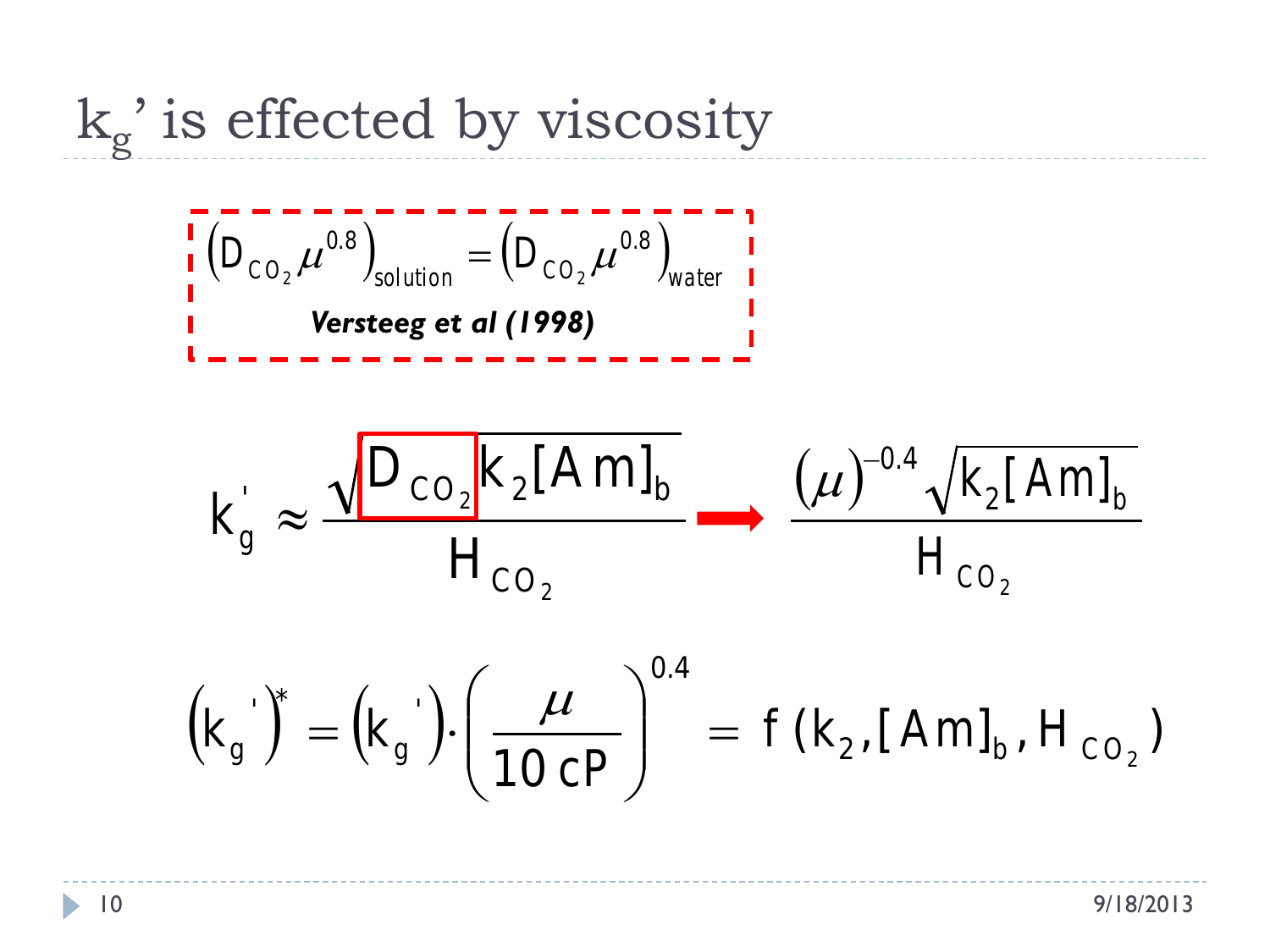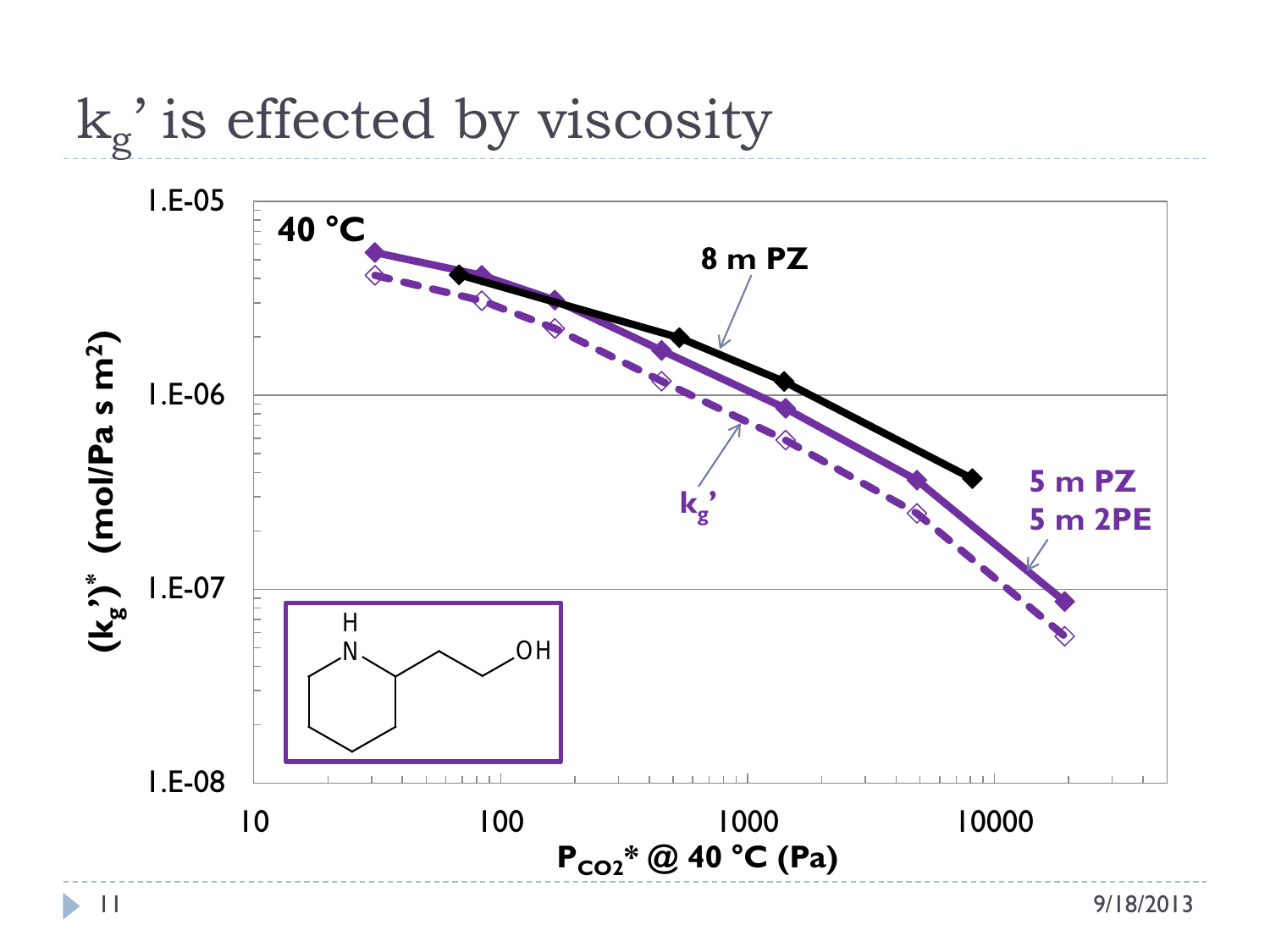### Absorption rate of 5 m PZ 5 m DGA

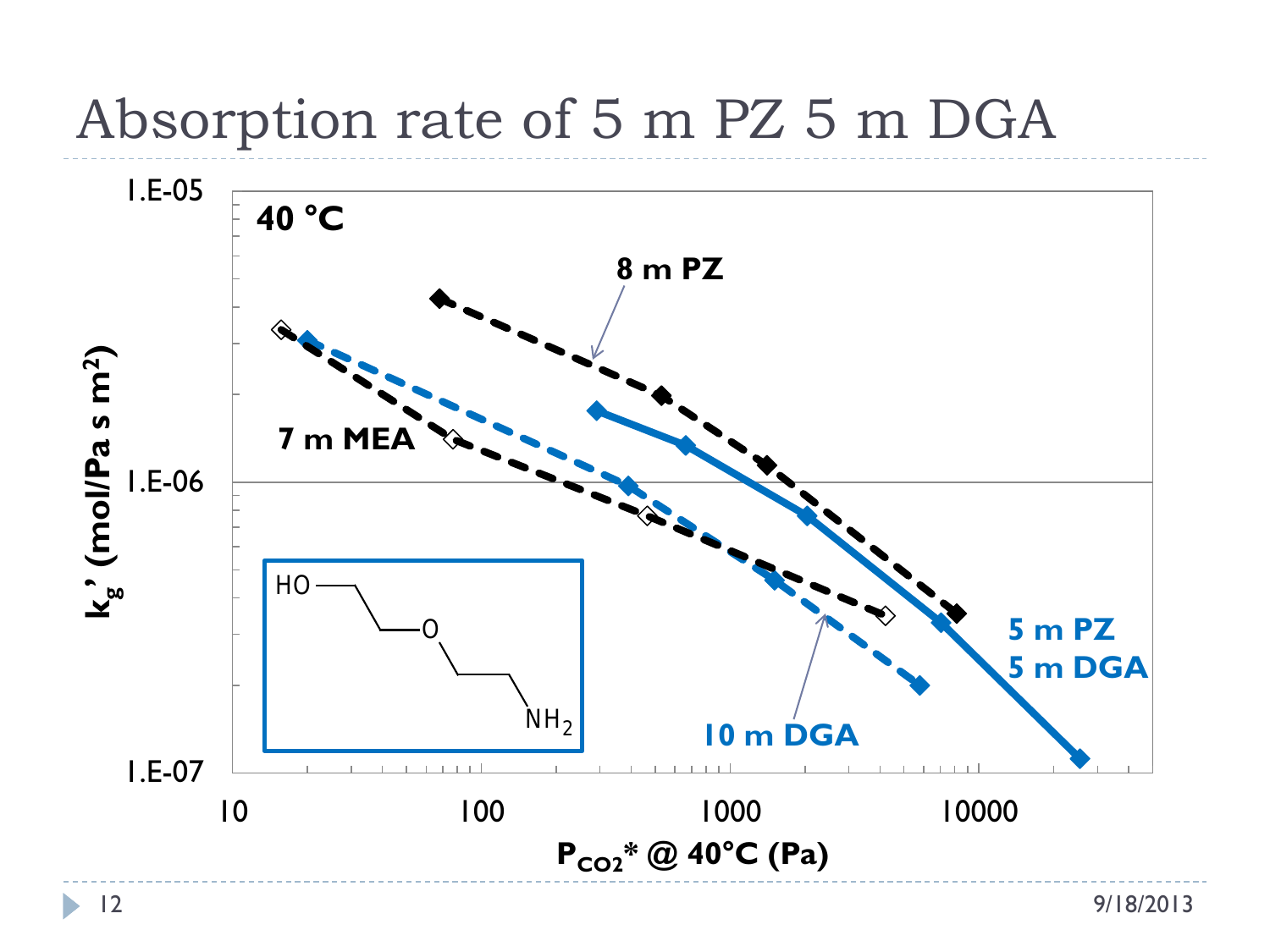### Absorption rate of 3.5 m PZ 3.5 m Tris

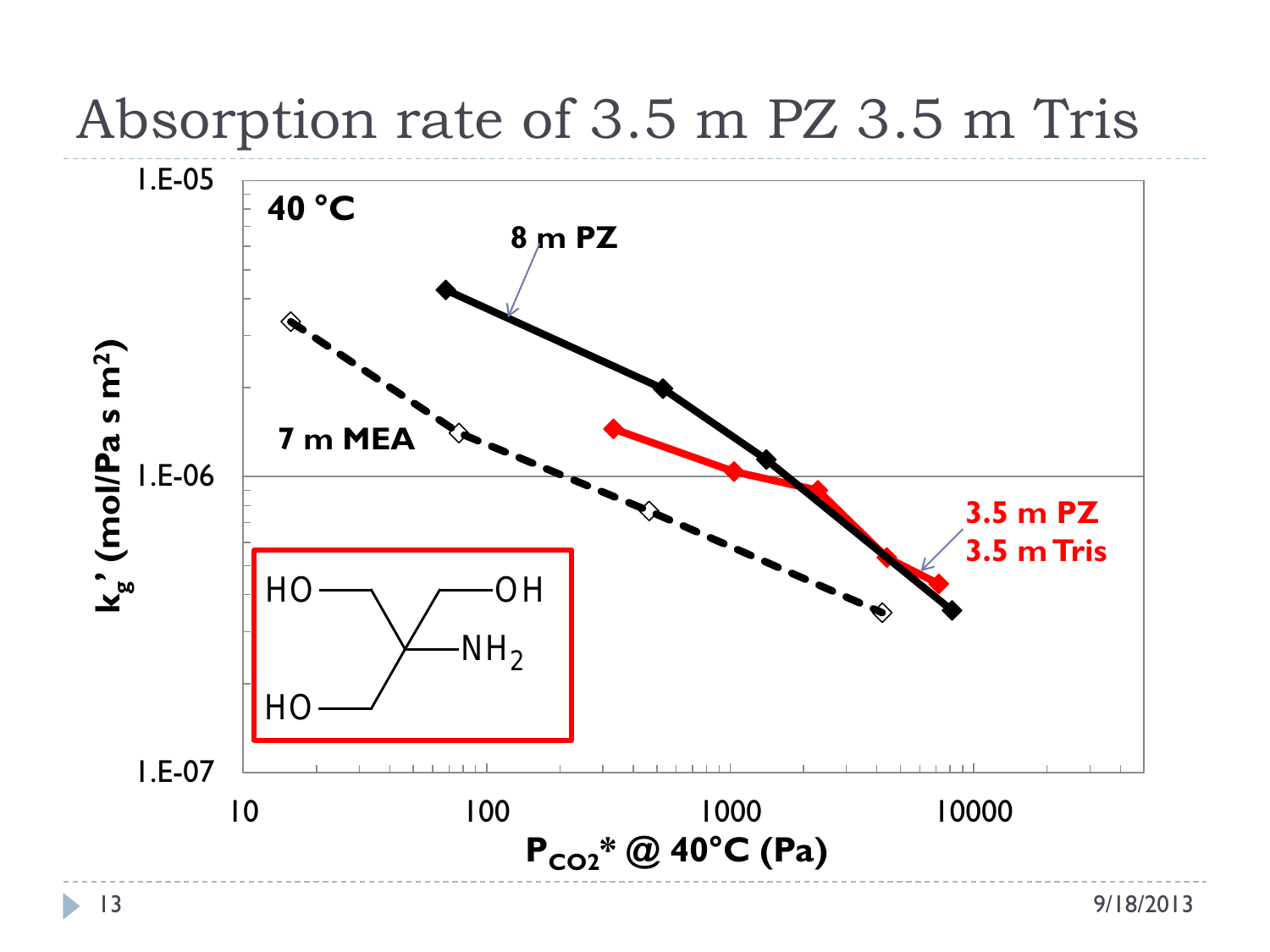### Absorption rate of 3.5 m PZ 3.5 m Tris

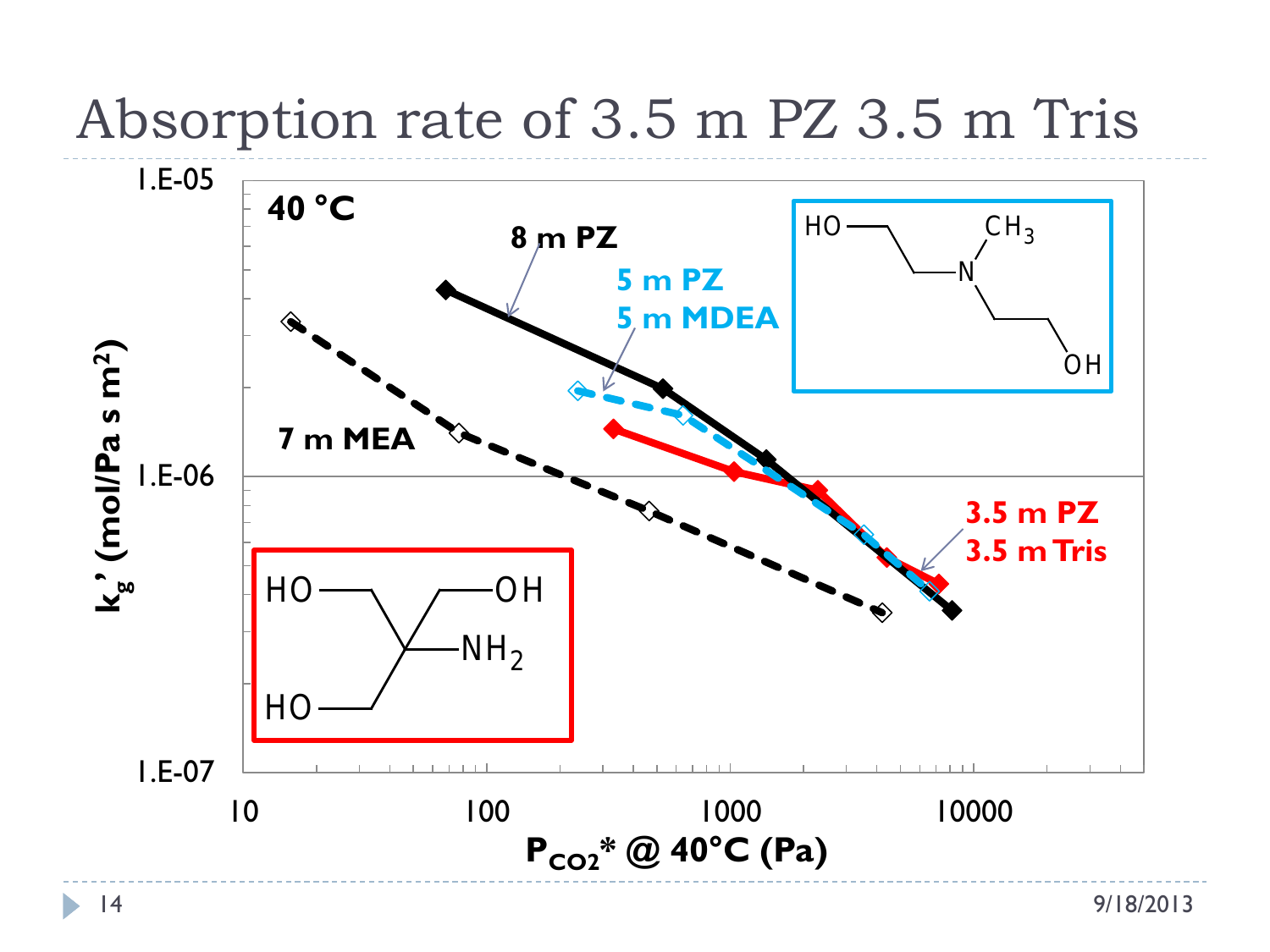$\mathrm{CO}_2$  Solubility: Capacity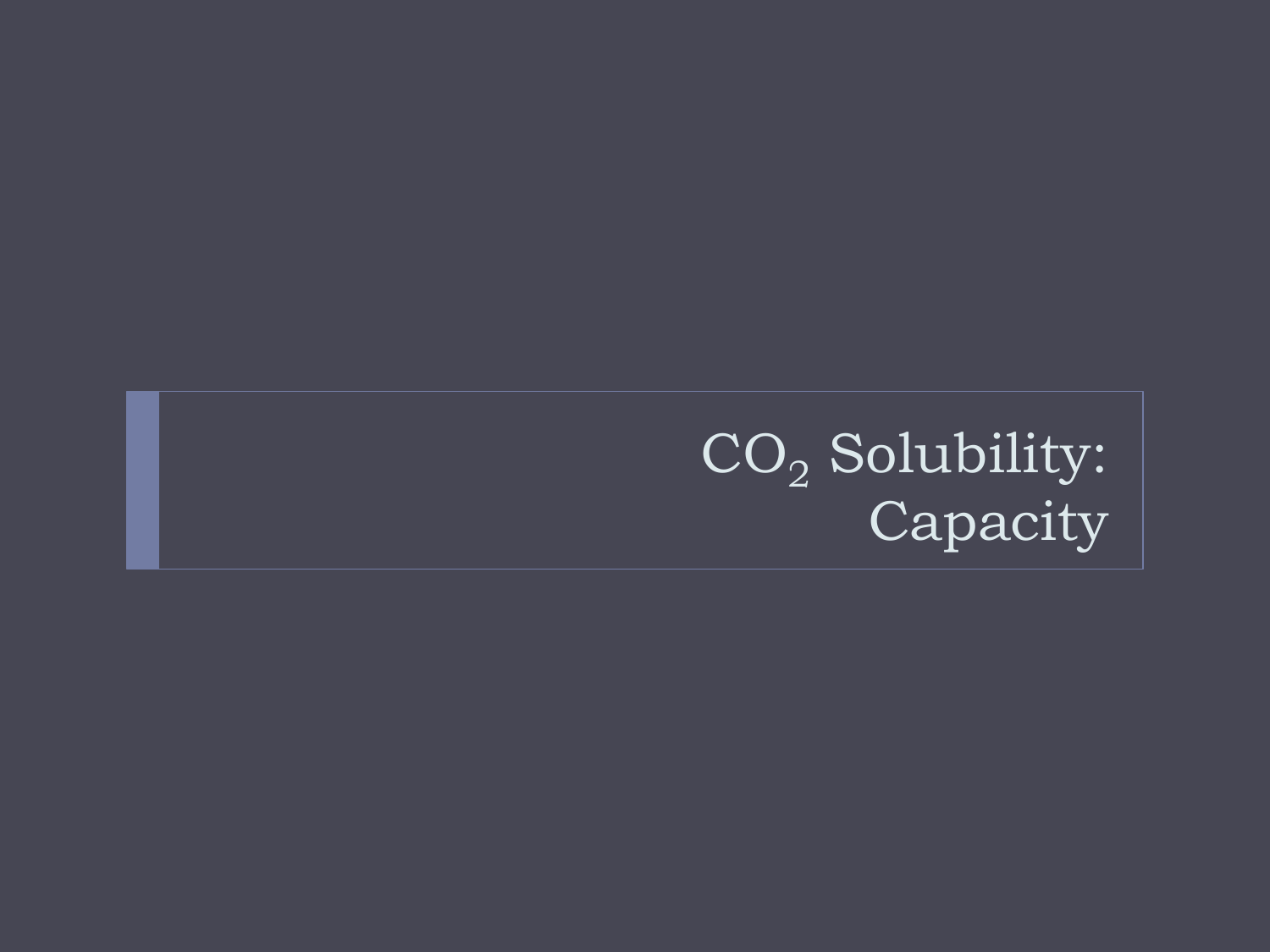Capacity

$$
\Delta C_{solv} = \frac{\left[ (\alpha_{rich} - \alpha_{lean}) \right] mol \, alk}{kg \, (am + H_2 O)} = \frac{mol \, CO_2}{kg \, solv}
$$

Thermodynamic property

- pKa
- Amine structure, hinderance
- blend: amine ratio

Concentration effect

- -Viscosity
- Solid solubility
- Molecular weight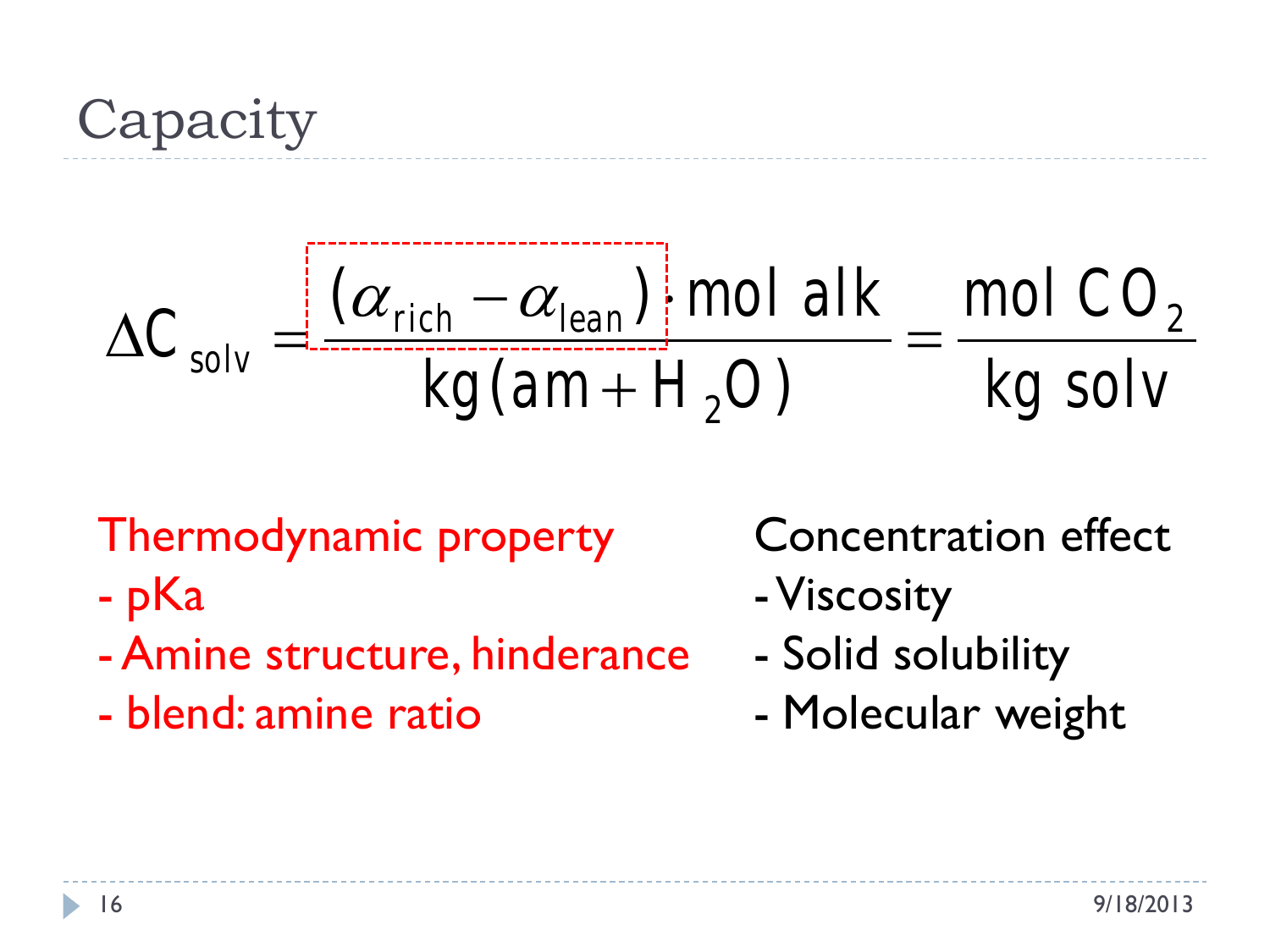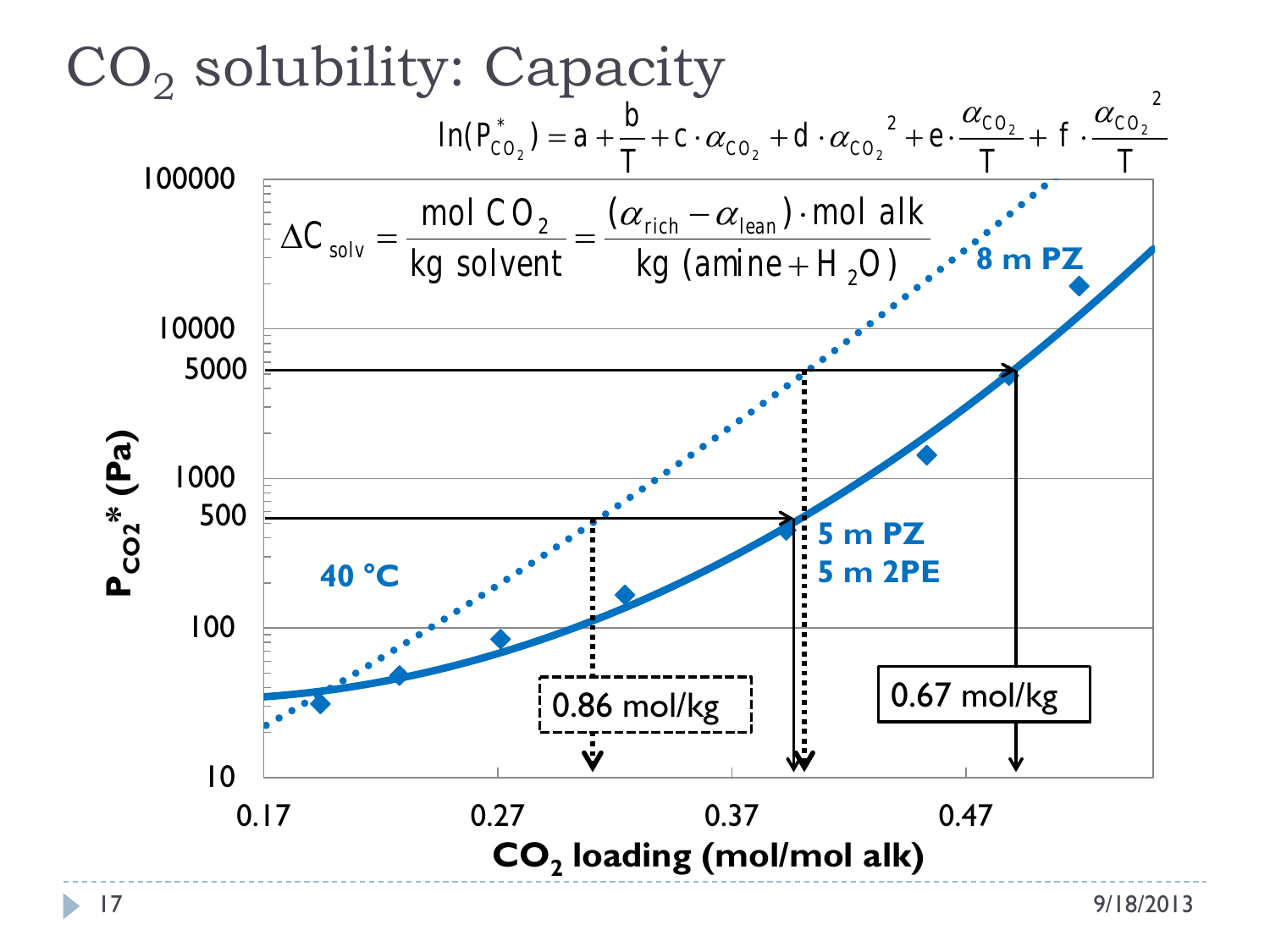#### Effect of amine choice on ∆ldg

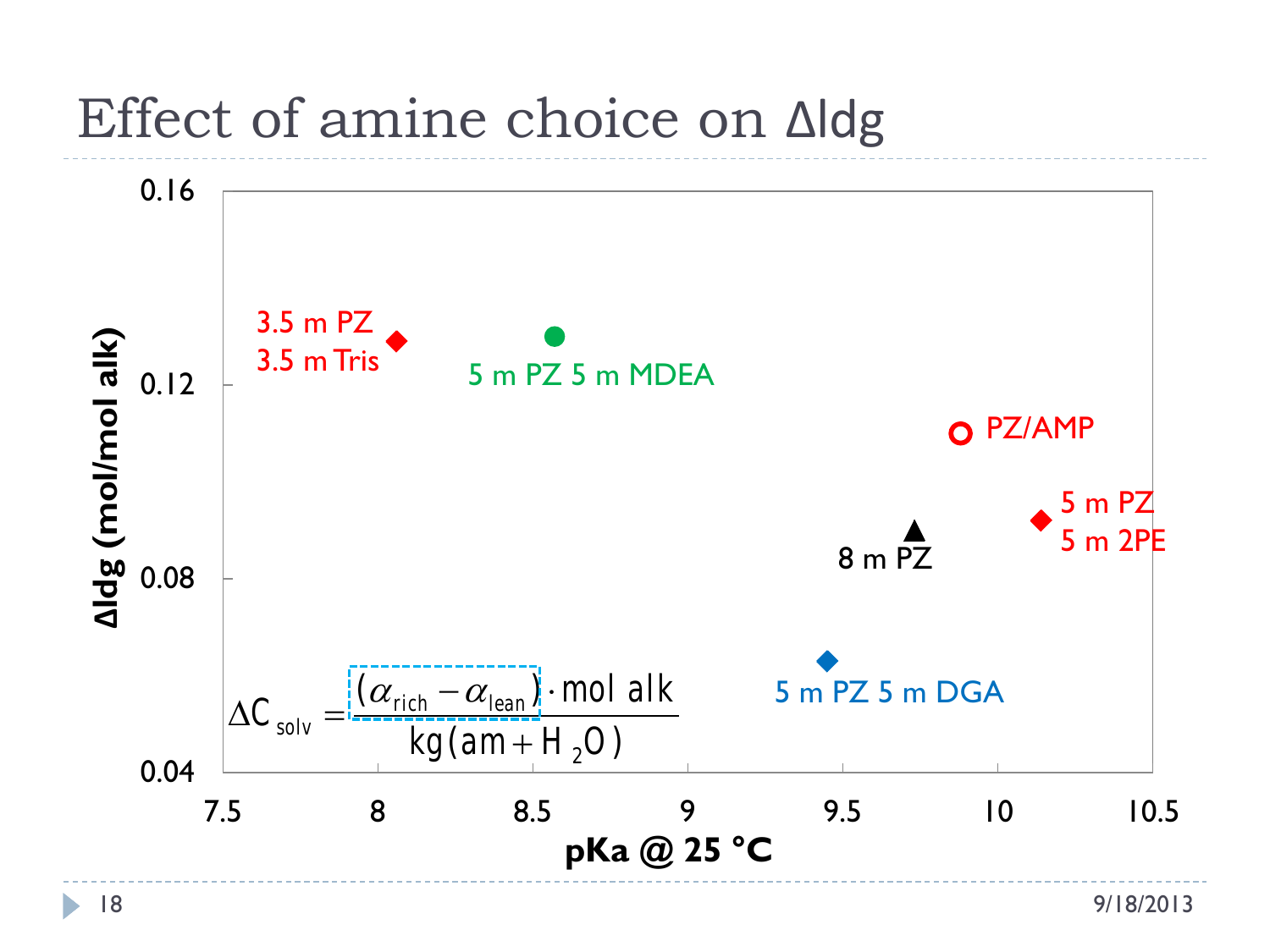### Effect of amine choice on ∆ldg

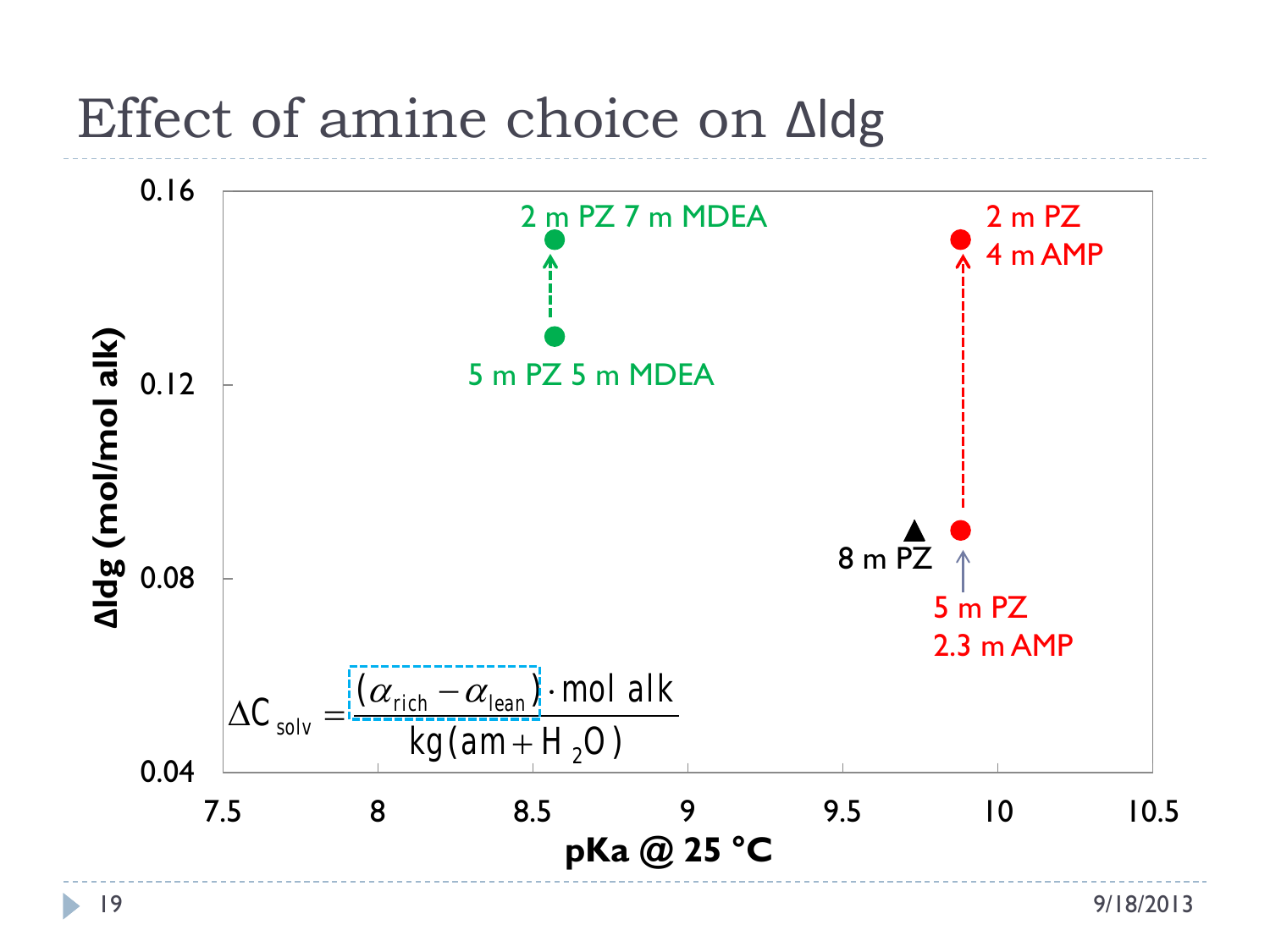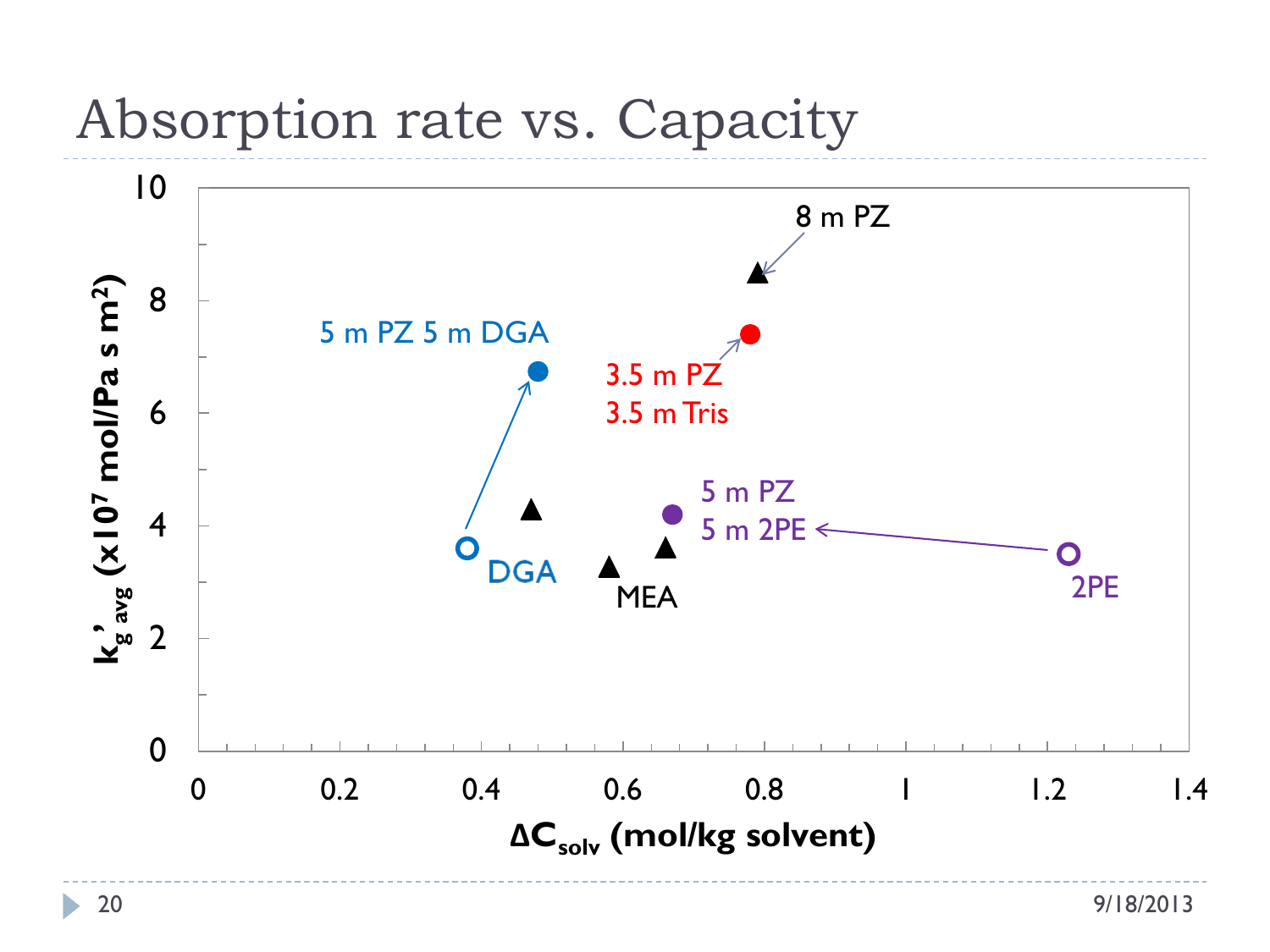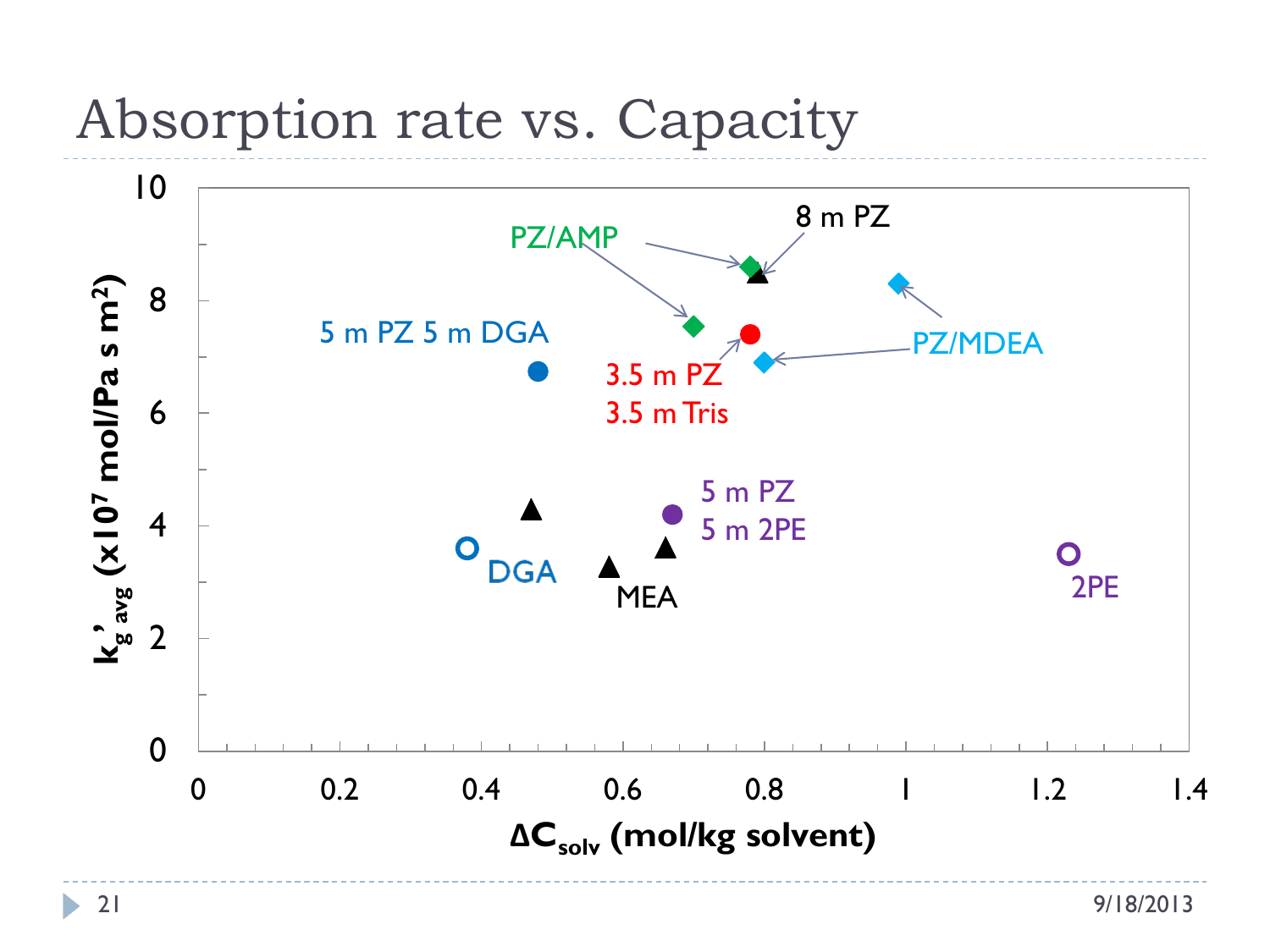

 $\blacktriangleright$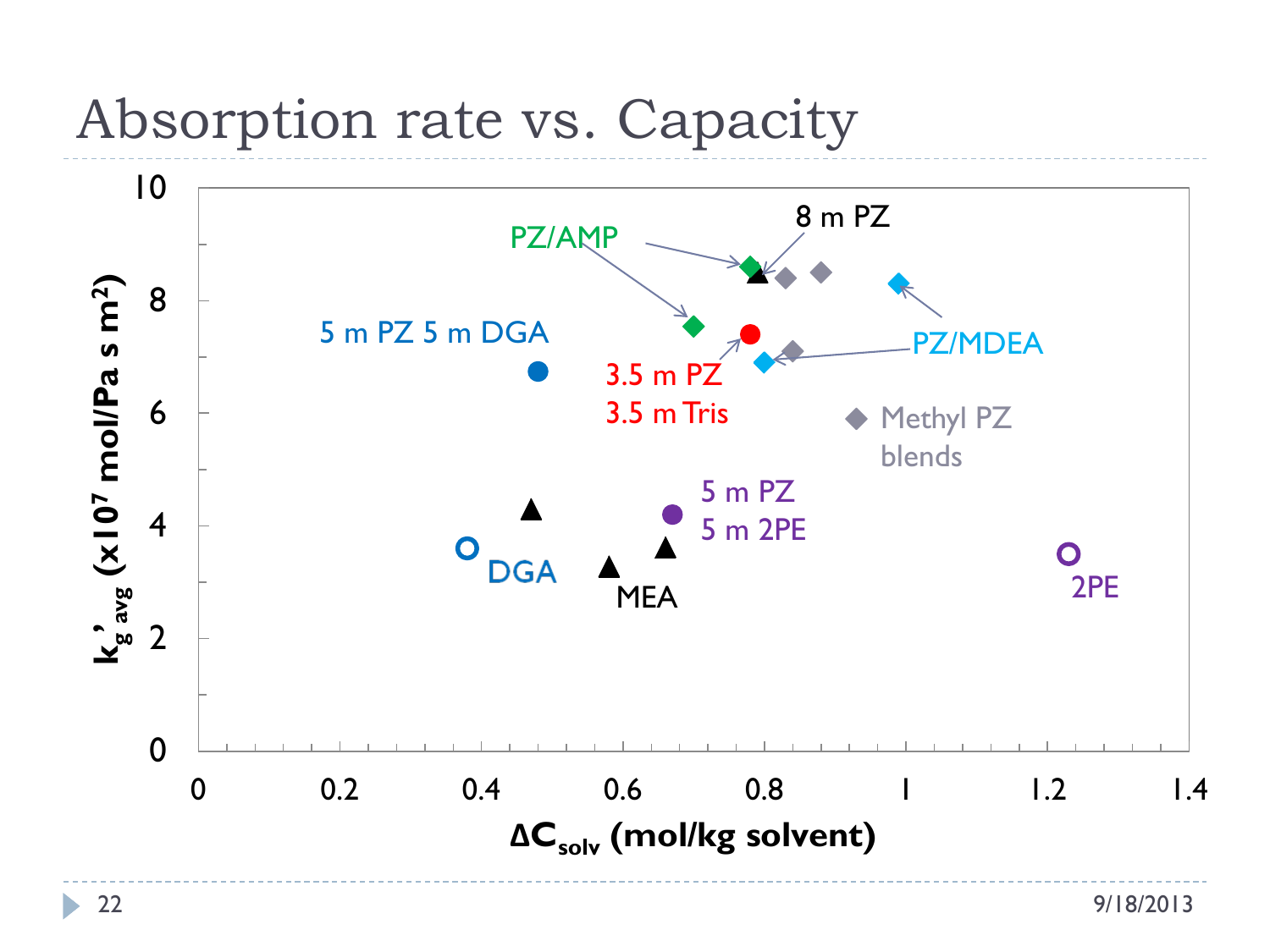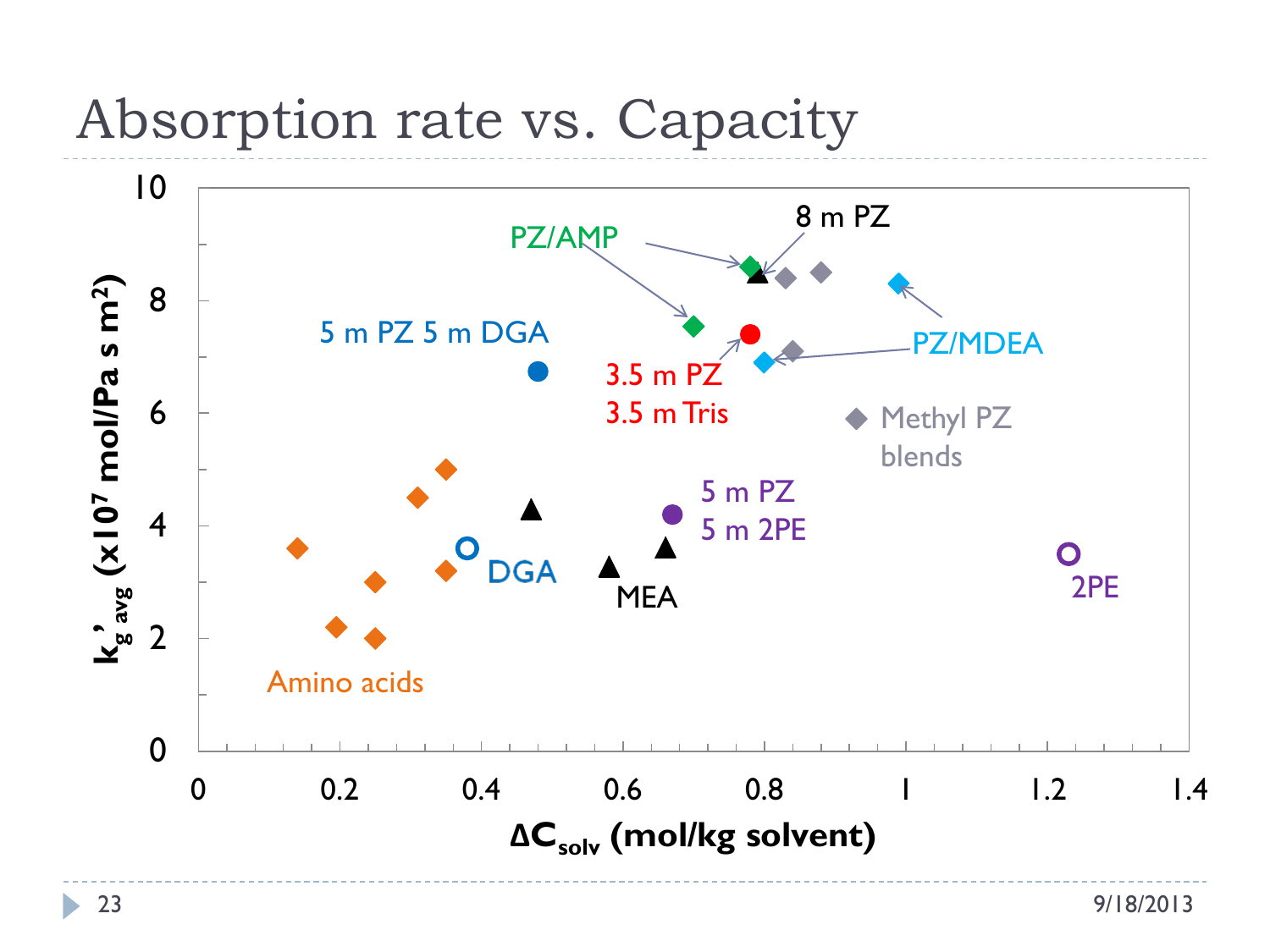### Heat of Absorption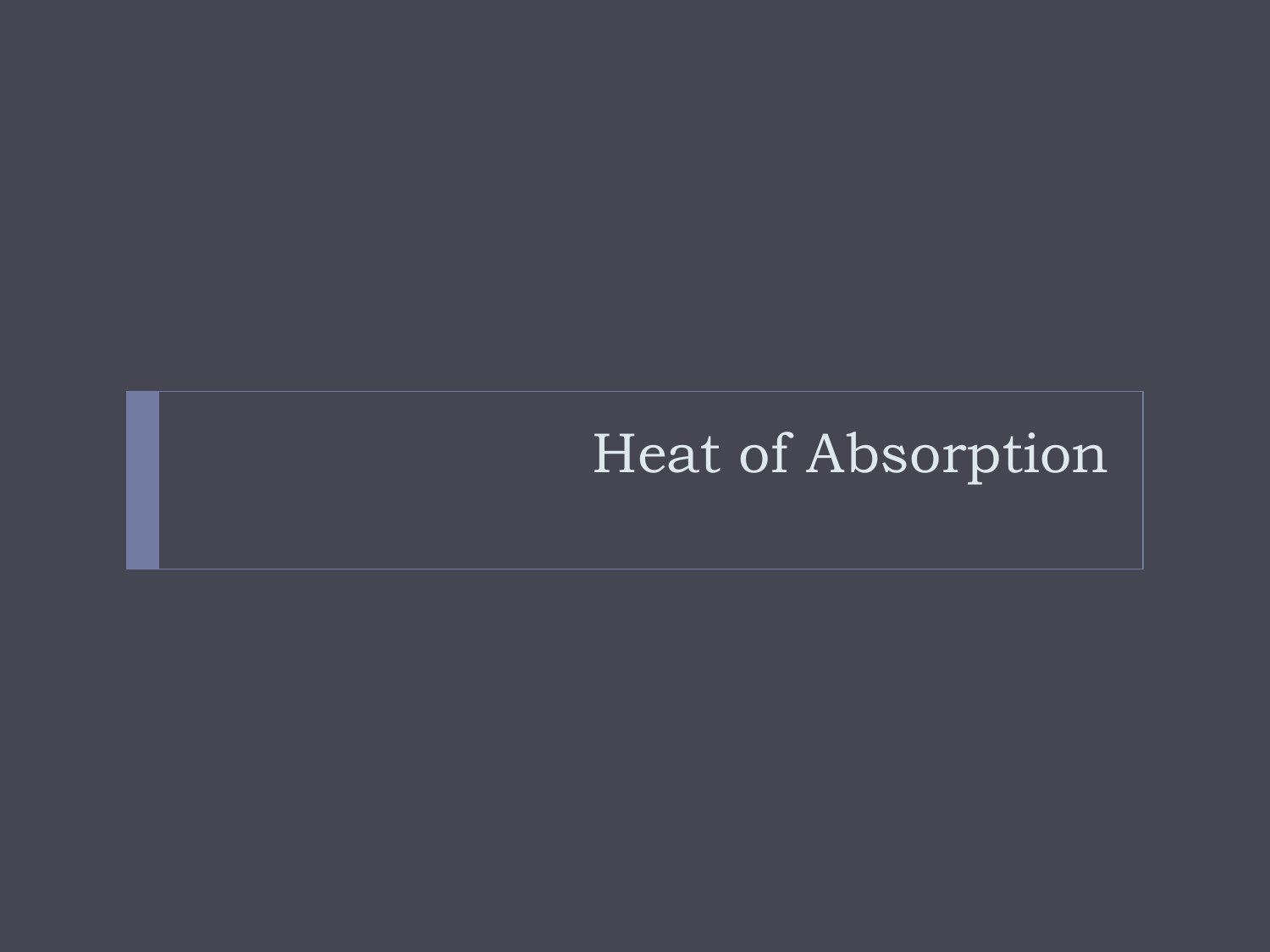### Heat of Absorption of new PZ blends



N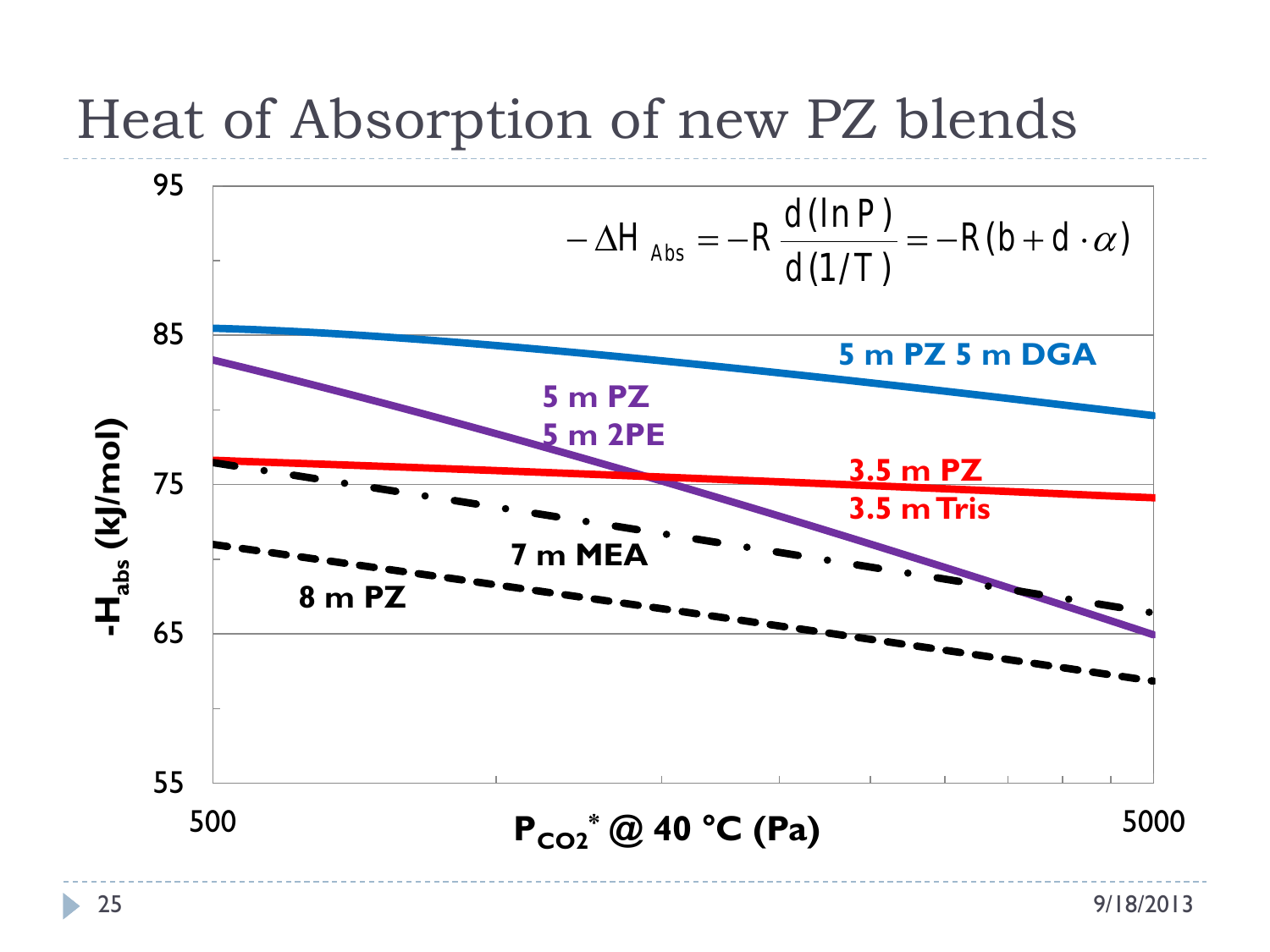## Summary Table

| <b>Amine</b> |                | $k_{\rm g}^{\prime}$ avg                    | $\Delta C_{\text{solv}}$ | $\Delta C_{\rm u}$ | $-Habs$<br>(mid Idg) | $\mu$<br>(mid Idg) |
|--------------|----------------|---------------------------------------------|--------------------------|--------------------|----------------------|--------------------|
| (m)          | (m)            | $X$ 10 <sup>7</sup> mol/Pa s m <sup>2</sup> | mol/kg                   |                    | kJ                   | cP                 |
| PZ(5)        | 2PE(5)         | 4.2                                         | 0.67                     | 0.53               | 75                   | 26                 |
| PZ(5)        | <b>DGA (5)</b> | 6.7                                         | 0.48                     | 0.47               | 83                   | $\mathsf{I}$       |
| PZ(3.5)      | Tris $(3.5)$   | 7.4                                         | 0.78                     | 0.89               | 76                   | 6                  |
| PZ(5)        | MDEA(5)        | 8.3                                         | 0.98                     | 0.91               | 74                   | 3                  |
| PZ(2)        | AMP(4)         | 8.5                                         | 0.77                     | 0.90               | 77                   | 5                  |
| PZ(8)        |                | 8.5                                         | 0.86                     | 0.84               | 71                   | $\mathsf{I}$       |

$$
\Delta C_{\mu} = \frac{\Delta C_{solv}}{\left(\frac{\mu_{\alpha_{mid}}}{10cP}\right)^{0.25}}
$$

 $\blacktriangleright$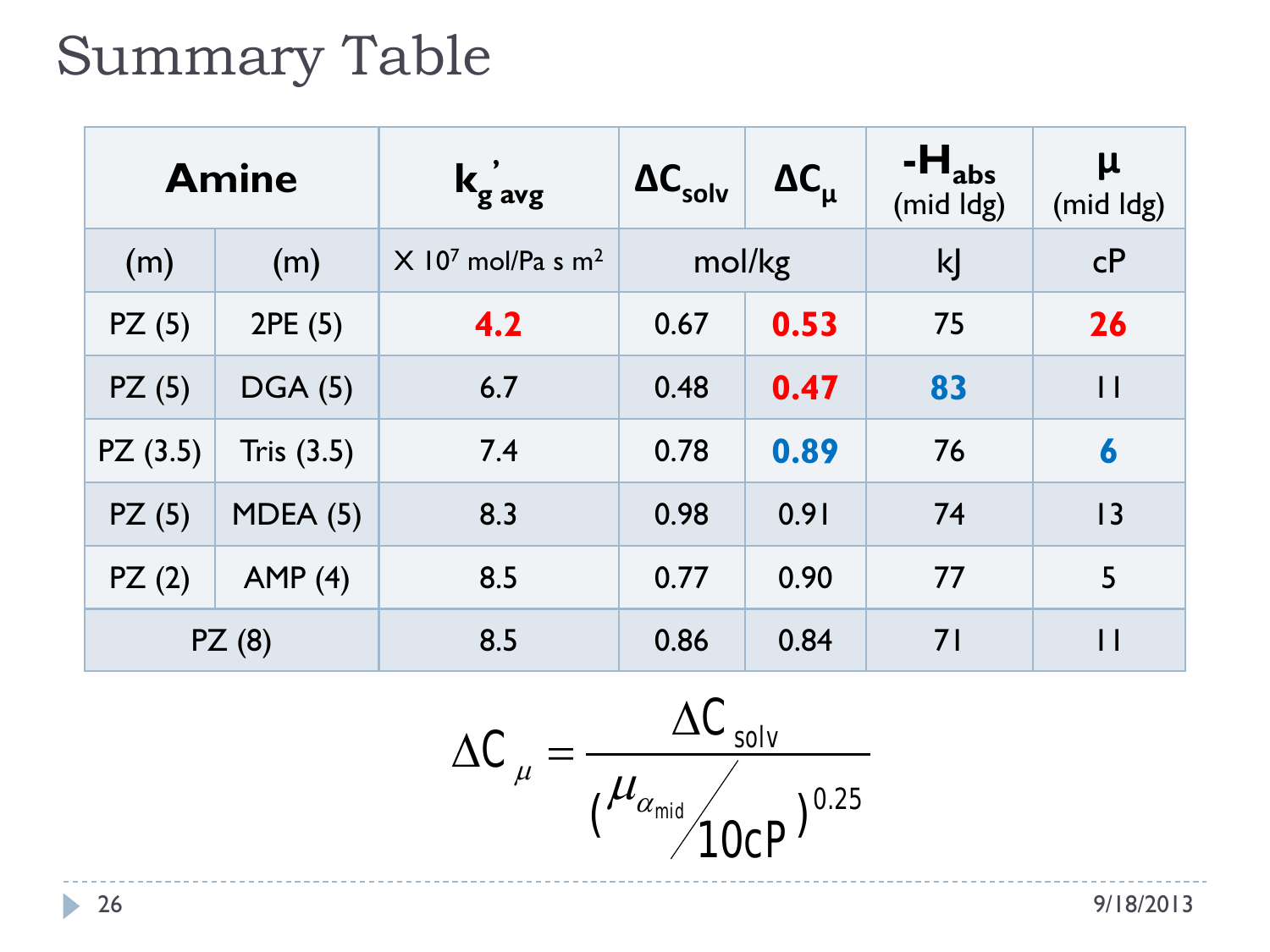## Conclusions

### 3.5 m PZ 3.5 m Tris

- ▶ Competitive capacity / viscosity / heat of absorption
- ▶ Good absorption rate

#### 5 m PZ 5 m 2PE

 $\blacktriangleright$  High viscosity, low capacity, low absorption rate

#### 5 m PZ 5 m DGA

- **Moderate absorption rate, heat of abs, viscosity**
- **Low capacity**
- $\blacktriangleright$  High viscosity: reduces k<sub>g</sub>' and ∆C<sub>u</sub>
- PZ blends:
	- Tertiary / Hindered amines (equi-molar): large ∆ldg
	- Tertiary / Hindered amines: higher amine/PZ ratio = large ∆ldg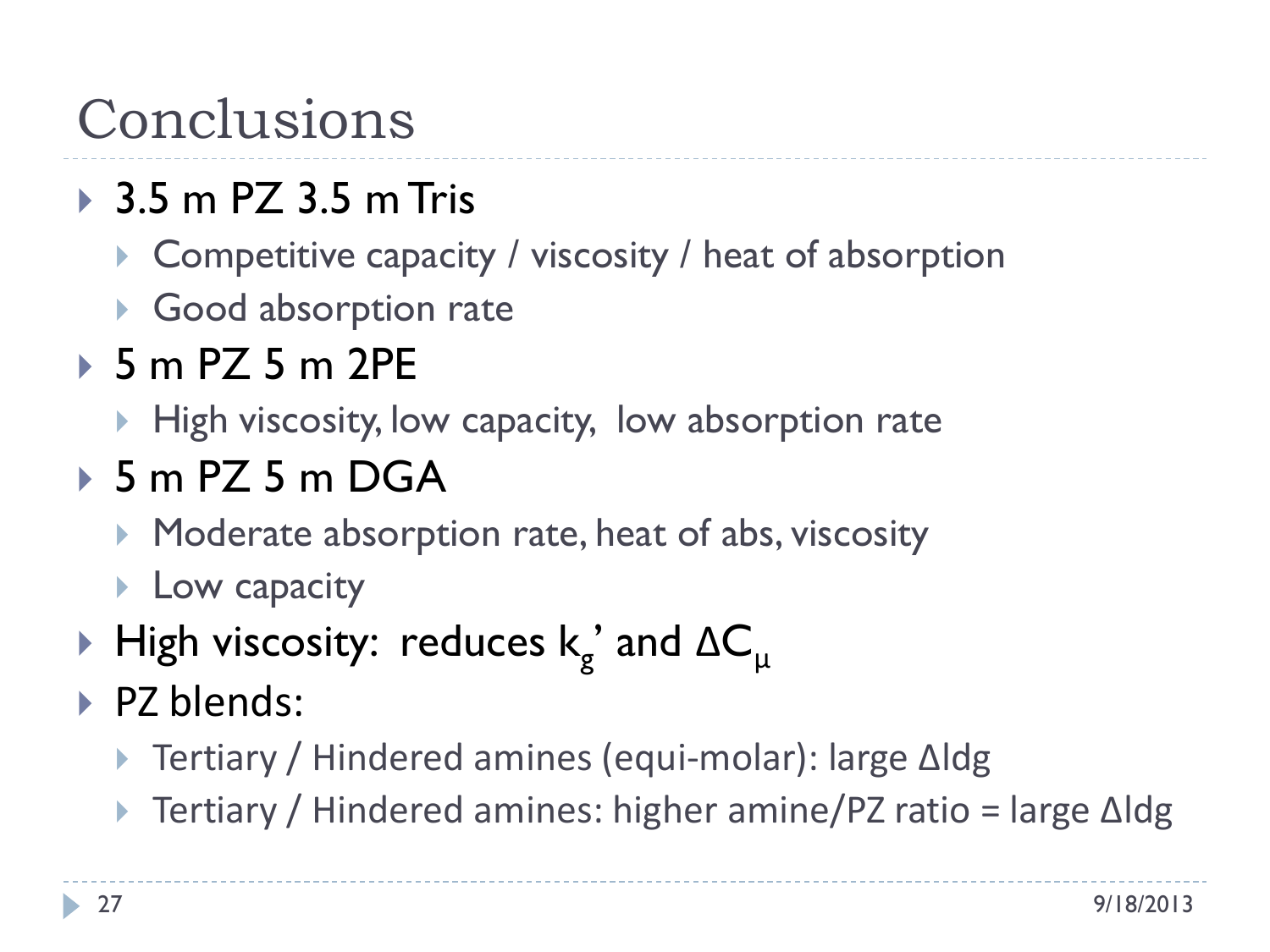# UTCCS-2 January 28-30, 2014 Austin, TX

Open to sponsors of the Texas Carbon Management Program And to non-profit institutions with presentations Titles and abstracts due October 15, 2013 to gtr@che.utexas.edu

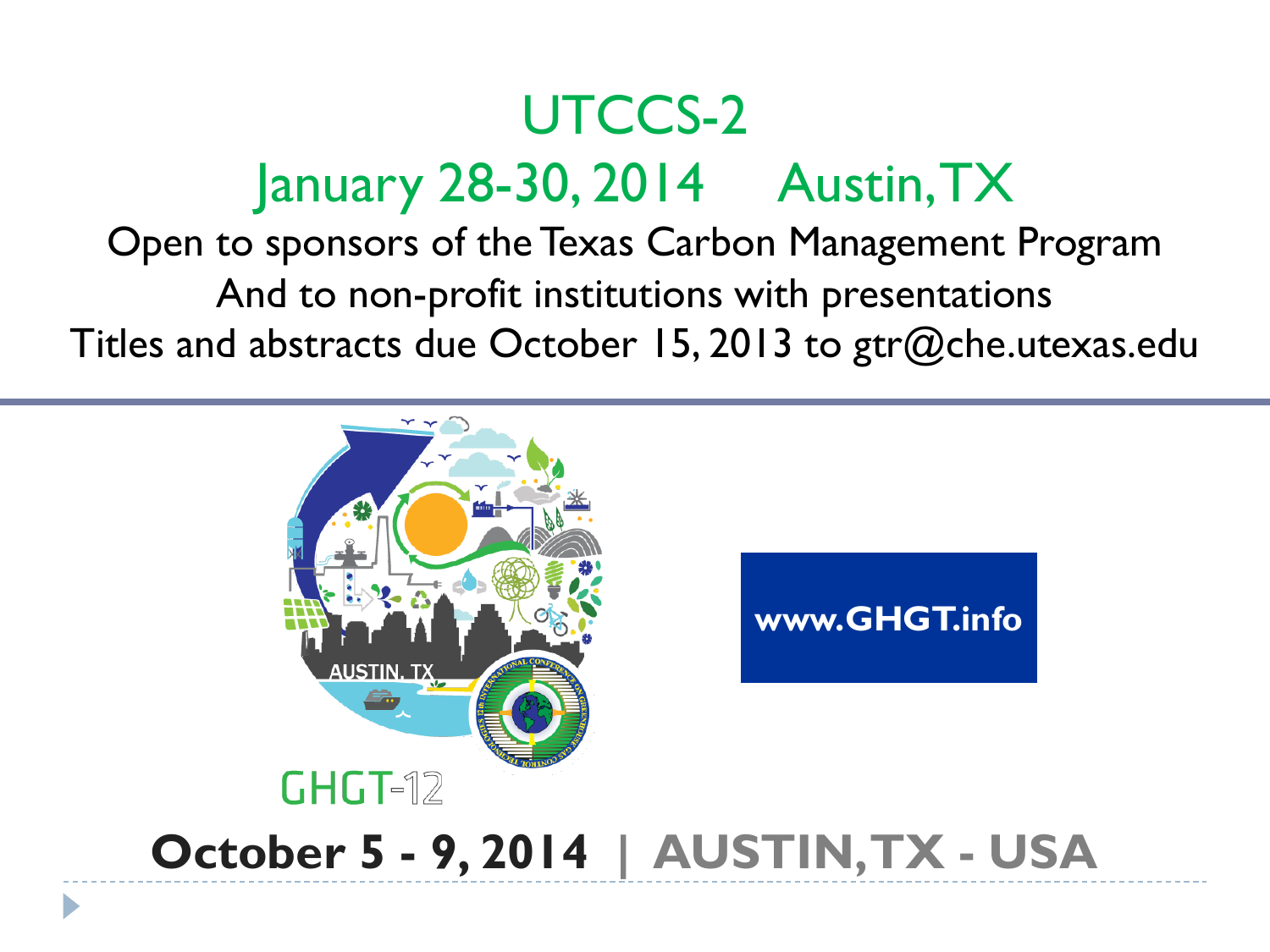

#### *University of Texas at Austin Supported by Texas Carbon Management Program*

leli@che.utexas.edu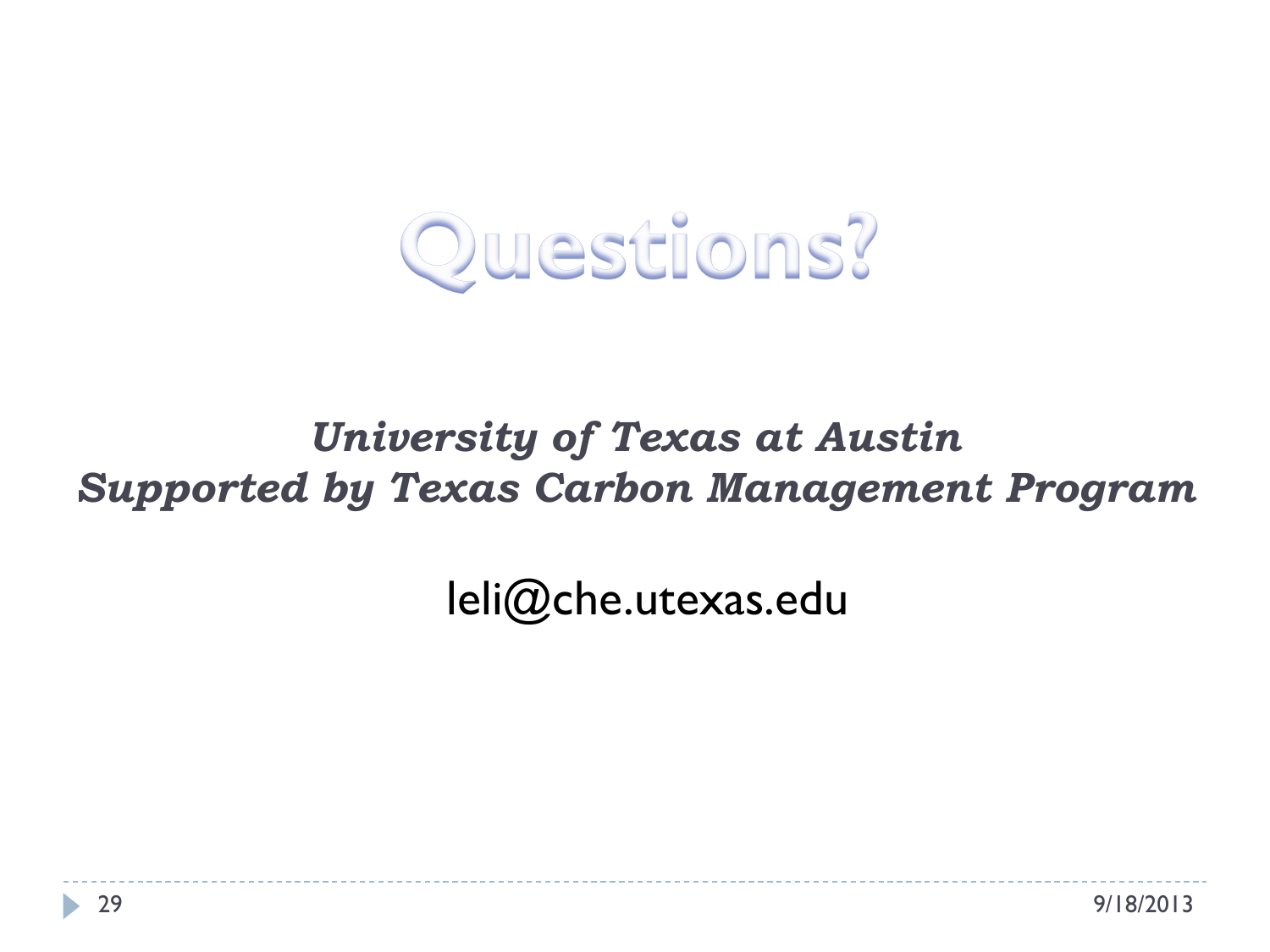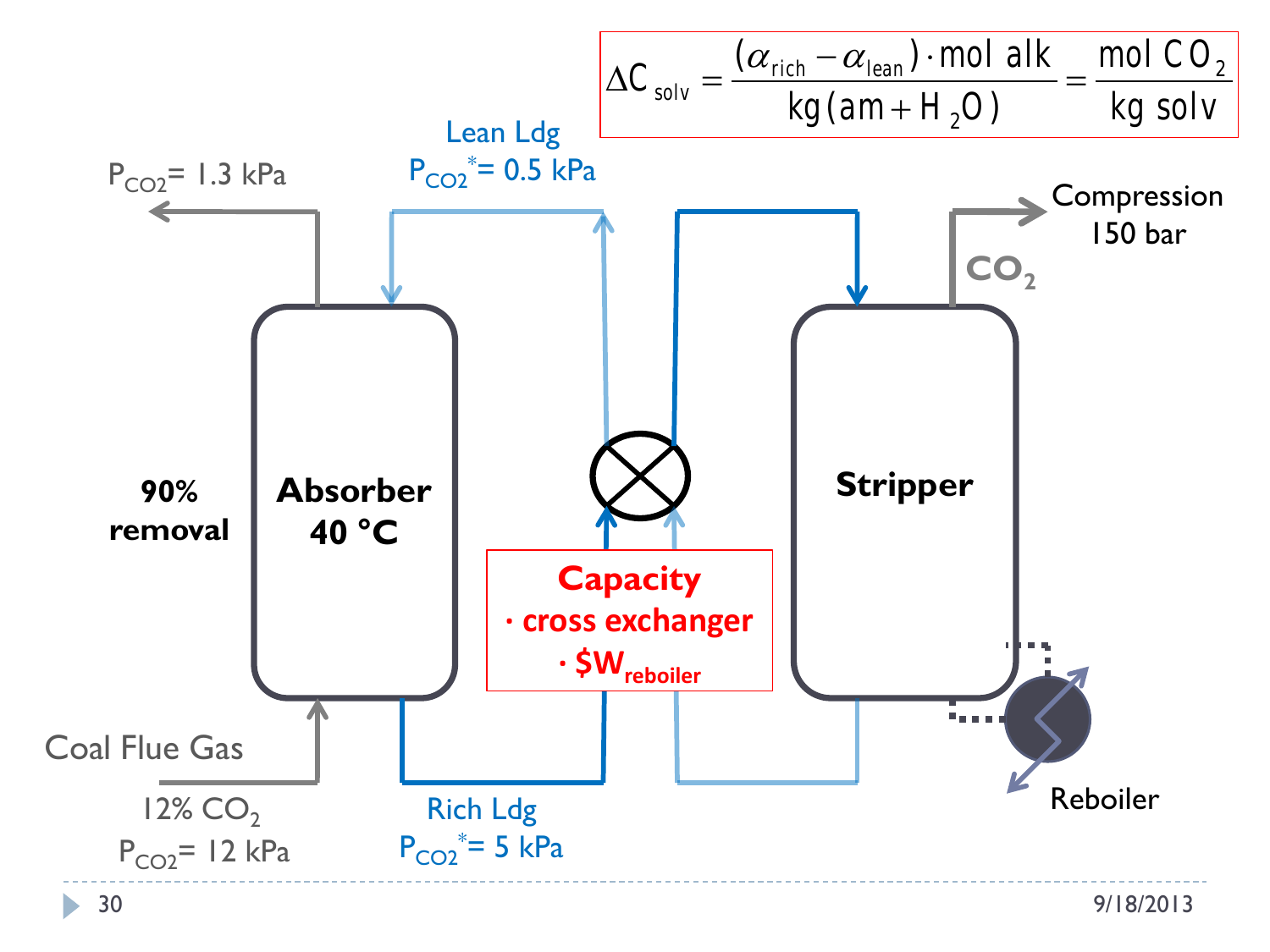

 $\blacktriangleright$